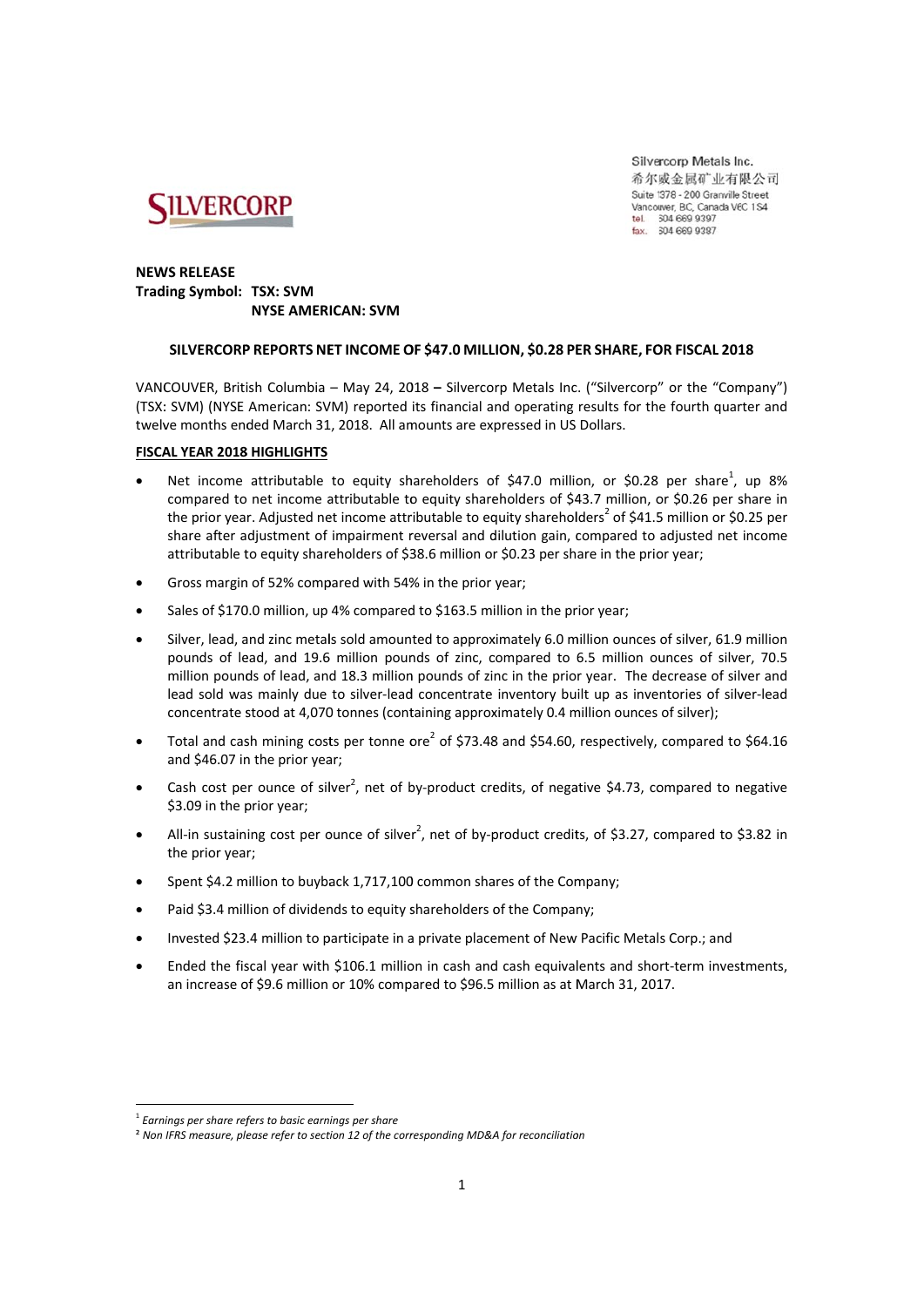### **HIGHLIGHTS FOR THE FOURTH QUARTER FISCAL 2018 ("Q4 FISCAL 2018")**

- Net income attributable to equity shareholders of \$12.2 million, or \$0.07 per share in Q4 Fiscal 2018, compared to \$13.5 million, or \$0.08 per share in Q4 Fiscal 2017. The adjusted net income attributable to equity shareholders was \$7.5 million, or \$0.04 per share in Q4 Fiscal 2018 , after adjustment of impairment reversal of \$4.7 million (Q4 Fiscal 2017 ‐ \$5.3 million), compared to \$8.2 million or \$0.05 per share in Q4 Fiscal 2017;
- Gross margin of 50% compared with 60% in the prior year quarter;
- Sales of \$38.4 million, up 13% compared to \$34.1 million in the prior year quarter;
- Silver, lead, and zinc metals sold amounted to approximately 1.4 million ounces of silver, 13.3 million pounds of lead, and 2.6 million pounds of zinc, compared to 1.3 million ounces of silver, 14.3 million pounds of lead, and 1.5 million pounds of zinc in the prior year quarter;
- Head grades were 309 g/t for silver, 4.3% for lead, and 1.0% for zinc at the Ying Mining District, compared to 298 g/t for silver, 4.8% for lead and 0.8% for zinc in the prior year quarter;
- Total and cash mining costs per tonne ore of \$85.55 and \$61.78, respectively, compared to \$51.37 and \$46.82 in the prior year quarter;
- Cash cost per ounce of silver, net of by-product credits, of negative \$3.89, compared to negative \$3.65 in the prior year quarter;
- All-in sustaining cost per ounce of silver, net of by-product credits, of \$3.04, compared to \$3.26 in the prior year quarter; and
- Spent \$2.4 million to buyback 929,100 common shares of the Company.

### **FINANCIALS**

### **1. Fiscal 2018 vs. Fiscal 2017**

**Net income attributable to the shareholders of the Company** in Fiscal 2018 was \$47.0 million, or \$0.28 per share, up 8% compared to \$43.7 million, or \$0.26 per share in Fiscal 2017. The adjusted net income attributable to the shareholders of the Company was \$41.5 million, or \$0.25 per share after adjustments of impairment reversal and dilution gain, compared to the adjusted net income of \$38.6 million, or \$0.23 per share in Fiscal 2017.

**Sales** in Fiscal 2018 were \$170.0 million, up 4% compared to \$163.5 million in Fiscal 2017. Silver and gold sales represented \$82.4 million and \$3.2 million, respectively, while base metals represented \$84.5 million of total sales compared to silver, gold and base metal sales of \$89.6 million, \$3.3 million, and \$70.6 million, respectively, in Fiscal 2017.

In Fiscal 2018, the Company's consolidated financial results were mainly impacted by the following: i) an increase of 25% and 53%, in net realized selling prices for lead and zinc; ii) a decrease of 1% in net realized selling price for silver, iii) less silver and lead sold as inventory built up; and iv) higher per tonne production costs.

As at March 31, 2018, silver‐lead concentrate inventories were 4,070 tonnes containing approximately 0.4 million ounces of silver and 4.2 million pounds of lead, an increase of 63% or 1,579 tonnes, compared to 2,491 tonnes silver‐lead concentrate inventories containing approximately 0.2 million ounces of silver and 2.8 million pounds of lead held as at March 31, 2017.

**Cost of sales** in Fiscal 2018 was \$82.2 million compared to \$75.3 million in Fiscal 2017. The cost of sales included \$59.1 million cash production costs (Fiscal 2017 ‐ \$53.8 million), \$4.8 million mineral resource tax (Fiscal 2017 ‐ \$3.8 million), and \$18.2 million depreciation, amortization and depletion charges (Fiscal 2017 ‐ \$17.7 million).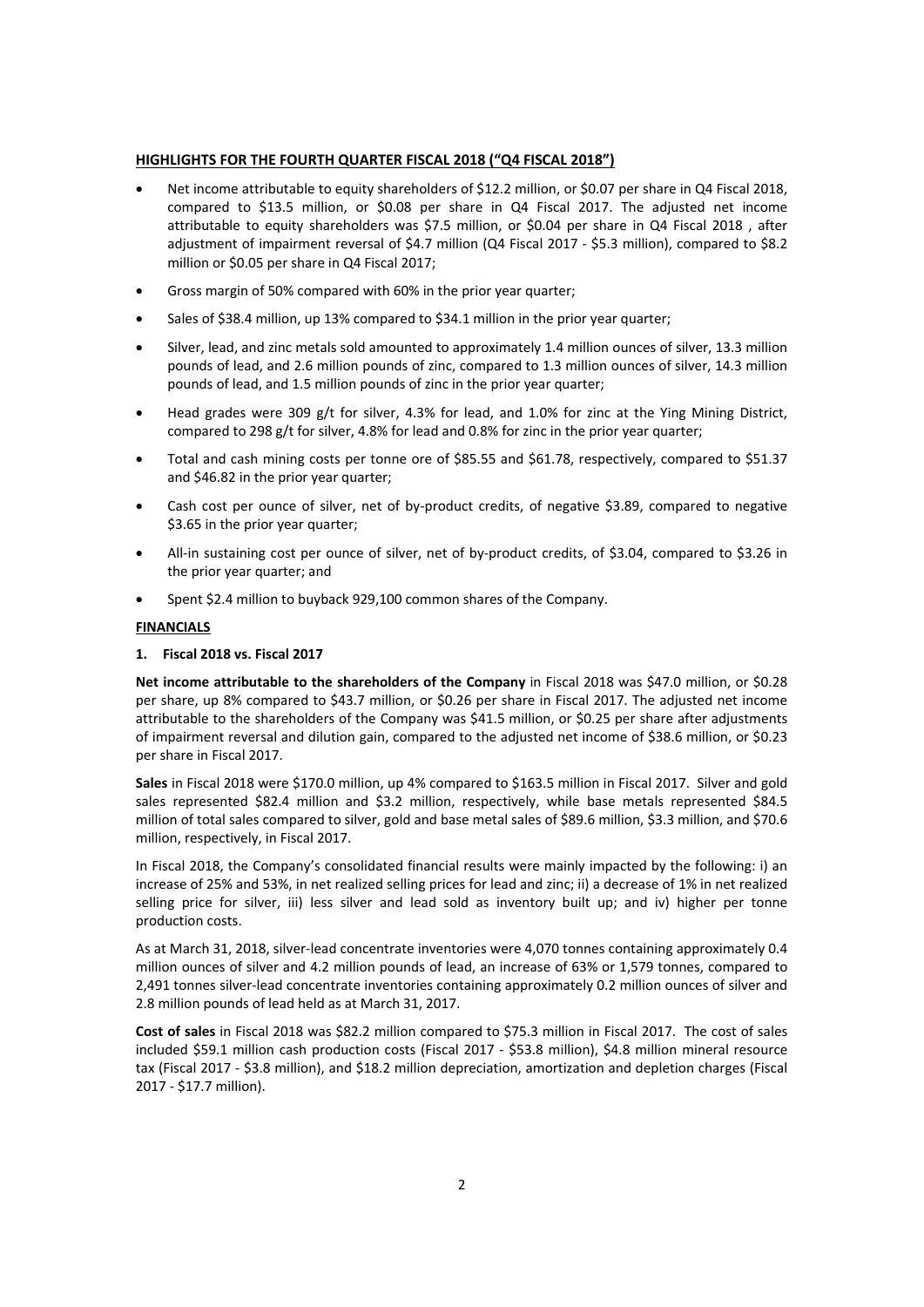**Gross profit margin** in Fiscal 2018 was 52% compared to 54% in Fiscal 2017. Ying Mining District's gross profit margin was 55% compared to a 57% gross profit margin in the prior year, while GC Mine's gross profit margin was 36% compared to a 31% gross profit margin in the prior year.

**General and administrative expenses** in Fiscal 2018 were \$18.7 million, an increase of 11% compared to \$16.8 million in Fiscal 2017. The increase was mainly due to increased compensation to management and employees and increased costs of administration related to the resumption of activities at the XHP project and the BYP Mine.

**Income tax expenses** in Fiscal 2018 were \$18.9 million, compared to \$19.2 million in Fiscal 2017. The income tax expense recorded in Fiscal 2018 included current income tax expense of \$16.1 million (Fiscal 2017 ‐ \$13.1 million) and deferred income tax expenses of \$2.8 million (Fiscal 2017 ‐ \$6.1 million).

**Cash flows provided by operating activities** in Fiscal 2018 were \$67.9 million, a decrease of \$9.6 million or 12%, compared to \$77.5 million in the prior year. Before changes in non-cash operating working capital, cash flows provided by operating activities in Fiscal 2018 were \$70.5 million, a decrease of \$2.5 million or 3%, compared to \$73.0 million in the prior year. The decrease was mainly due to increased income taxes paid in Fiscal 2018.

The Company ended the fiscal year with \$106.1 million in cash and short term investments, an increase of \$9.6 million or 10% compared to \$96.5 million as at March 31, 2017.

Working capital as at March 31, 2018 was \$90.5 million, an increase of \$19.8 million or 28%, compared to \$70.7 million working capital as at March 31, 2017.

### **2. Q4 Fiscal 2018 vs. Q4 Fiscal 2017**

**Net income attributable to equity shareholders of the Company** in Q4 Fiscal 2018 was \$12.2 million, or \$0.07 per share compared to \$13.5 million, or \$0.08 per share in Q4 Fiscal 2017. The adjusted net income attributable to equity shareholders was \$7.5 million, or \$0.04 per share in Q4 Fiscal 2018, after adjustment of impairment reversal of \$4.7 million (Q4 Fiscal 2017 ‐ \$5.3 million), compared to \$8.2 million or \$0.05 per share in Q4 Fiscal 2017.

The Company's consolidated financial results in Q4 Fiscal 2018 were mainly impacted by the following: i) an increase of 2%, 16%, and 35% in the net realized selling prices for silver, lead and zinc, respectively, compared to the prior year quarter; ii) an increase of 6% and 74% in silver and zinc sold; and iii) higher per tonne production costs.

**Sales** in Q4 Fiscal 2018 were \$38.4 million, up 13% compared to \$34.1 million in Q4 Fiscal 2017. Silver and gold sales represented \$19.8 million and \$0.8 million, respectively, while base metals represented \$17.9 million of total sales compared to silver, gold and base metals of \$18.3 million, \$0.7 million, and \$15.1 million, respectively, in the prior year quarter.

**Cost of sales** in Q4 Fiscal 2018 was \$19.3 million compared to \$13.8 million in Q4 Fiscal 2017. The cost of sales included \$13.3 million cash production costs (Q4 Fiscal 2017 - \$11.0 million), \$1.1 million mineral resource taxes (Q4 Fiscal 2017 ‐ \$1.0 million), and \$5.0 million depreciation, amortization and depletion charges (Q4 Fiscal 2017 - \$1.8 million).

**Gross profit margin** in Q4 Fiscal 2018 decreased to 50%, compared to 60% in Q4 Fiscal 2017.

**Cash flows provided by operating activities** in Q4 Fiscal 2018 were \$2.9 million compared to \$4.1 million in Q4 Fiscal 2017. Before changes in non-cash operating working capital, cash flows provided by operating activities in the current quarter were \$11.1 million, an increase of \$2.9 million, compared to \$8.2 million in the prior year quarter.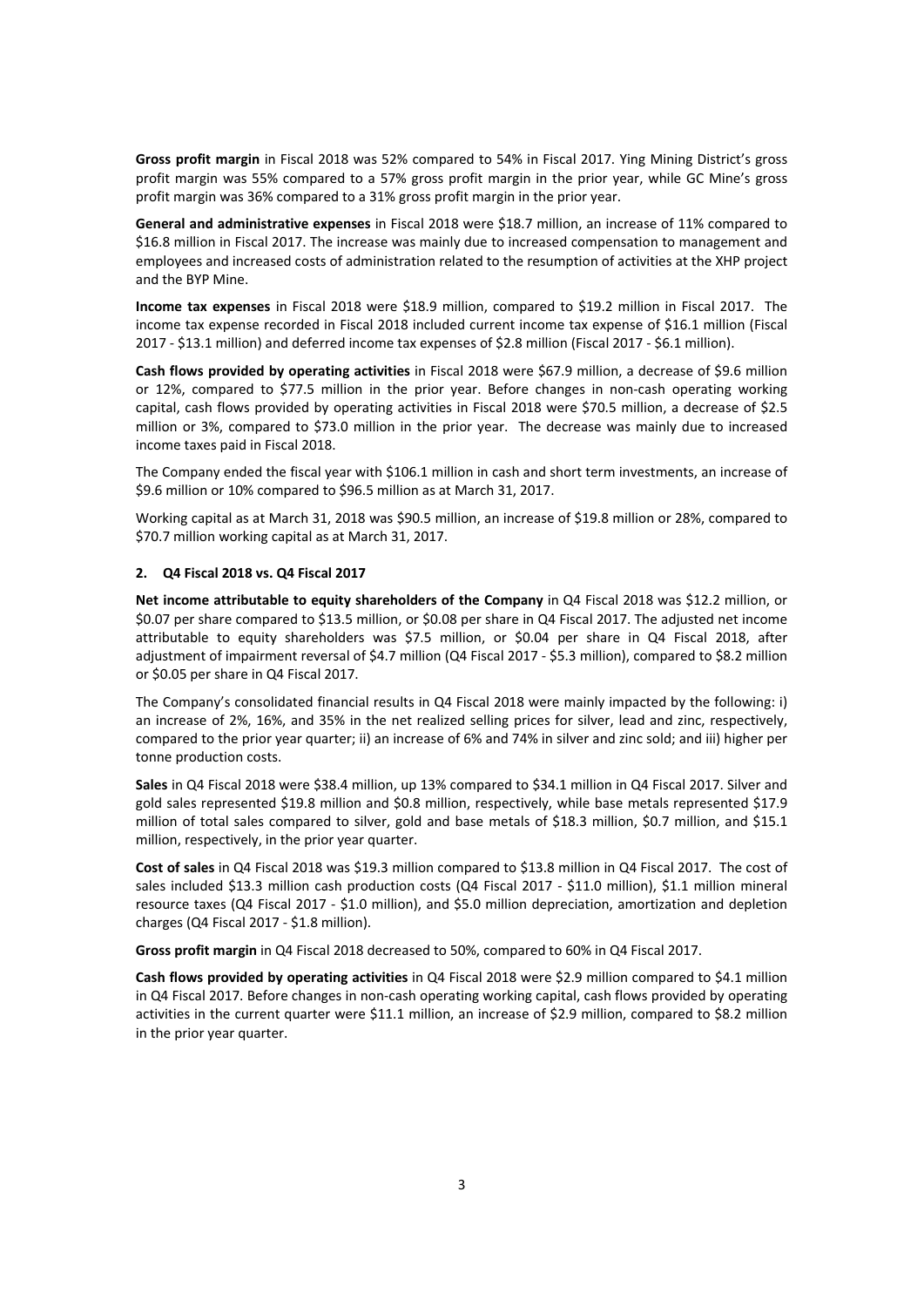### **OPERATIONS AND DEVELOPMENT**

### **1. Fiscal 2018 vs. Fiscal 2017**

On a consolidated basis, the Company mined 859,924 tonnes of ore in Fiscal 2018, a decrease of 4% or 37,582 tonnes, compared to 897,506 tonnes in Fiscal 2017. Correspondingly, ore milled decreased by 4% or 35,837 tonnes to 863,070 tonnes, compared to 898,907 tonnes in Fiscal 2017. Ore mined at the Ying Mining District decreased by 4% or 22,619 tonnes to 614,141 tonnes from 636,760 tonnes in Fiscal 2017. In Fiscal 2018, at the Ying Mining District, approximately 5,000 tonnes of ore production were affected by the power downtime arising from power grid update work by the State Grid Corporation of China and approximately 15,000 tonnes of ore production were affected by public safety measures, such as explosive supply limitation and temporary suspension of mining activities, brought by the local governments for the 19<sup>th</sup> National Congress of Communist Party of China.

In Fiscal 2018, the Company sold 6.0 million ounces of silver, 3,100 ounces of gold, 61.9 million pounds of lead, and 19.6 million pounds of zinc, compared to 6.5 million ounces of silver, 3,300 ounces of gold, 70.5 million pounds of lead, and 18.3 million pounds of zinc, respectively, in Fiscal 2017. The decrease of silver and lead sold was mostly due to silver‐lead concentrate inventory built up.

The consolidated total mining costs and cash mining costs were \$73.48 and \$54.60 per tonne, respectively, in Fiscal 2018, an increase of 15% and 19% compared to \$64.16 and \$46.07 per tonne, respectively, in Fiscal 2017. The increase in cash mining costs were mainly due to: i) a \$2.6 million increase in mining preparation costs resulting from more underground tunnelling being expensed in Fiscal 2018, ii) a \$2.0 million increase in raw material supply costs, and iii) a \$0.6 million increase in mining labor costs.

The consolidated total milling costs and cash milling costs were \$13.82 and \$11.25 per tonne, respectively, in Fiscal 2018, an increase of 6% and 6% compared to \$13.04 and \$10.57 per tonne, respectively, in Fiscal 2017. The increase in milling costs was mainly due to a \$0.5 million increase in raw material costs.

The consolidated total production costs and cash costs per ounce of silver, net of by-product credits, were negative \$1.70 and negative \$4.73, respectively, in Fiscal 2018, compared to negative \$0.37 and negative \$3.09 respectively, in the prior year. The overall improvement in cash cost per ounce of silver, net of byproduct credits, is mainly due to a 19% increase in by‐product credits, mainly arising from a 25% and 53% increase in lead and zinc realized selling prices, offset by 12% decrease in lead metals sold. Sales from lead and zinc accounted for 49% of the total sales and amounted to \$83.7 million, an increase of \$13.6 million, compared to \$70.1 million in the prior year.

The consolidated all-in sustaining costs per ounce of silver, net of by-product credits, is \$3.27 in Fiscal 2018, compared to \$3.82 in Fiscal 2017.

#### **2. Q4 Fiscal 2018 vs. Q4 Fiscal 2017**

The Company mined 143,262 tonnes of ore in Q4 Fiscal 2018, a decrease of 6% or 9,717 tonnes, compared to 152,979 tonnes in Q4 Fiscal 2017. Correspondingly, ore milled decreased by 6% or 9,443 tonnes to 138,537 tonnes, compared to 147,980 tonnes in Q4 Fiscal 2017. Ore mined at the Ying Mining District in Q4 Fiscal 2018 was comparable to the production in the prior year quarter, but ore mined at the GC Mine decreased by 10,782 tonnes.

In Q4 Fiscal 2018, approximately 1.4 million ounces of silver, 700 ounces of gold, 13.3 million pounds of lead, and 2.6 million pounds of zinc were sold compared to 1.3 million ounces of silver, 700 ounces of gold, 14.3 million of lead, and 1.5 million pounds of zinc sold in the prior year quarter.

The consolidated total mining and cash mining costs were \$85.55 and \$61.78 per tonne, respectively, in Q4 Fiscal 2018, compared to \$51.37 and \$46.82 per tonne, respectively, in the same prior year period while the consolidated total milling costs and cash milling costs were \$19.14 and \$14.96 per tonne, respectively, in Q4 Fiscal 2018, compared to \$16.68 and \$13.03 per tonne, respectively, in Q4 Fiscal 2017.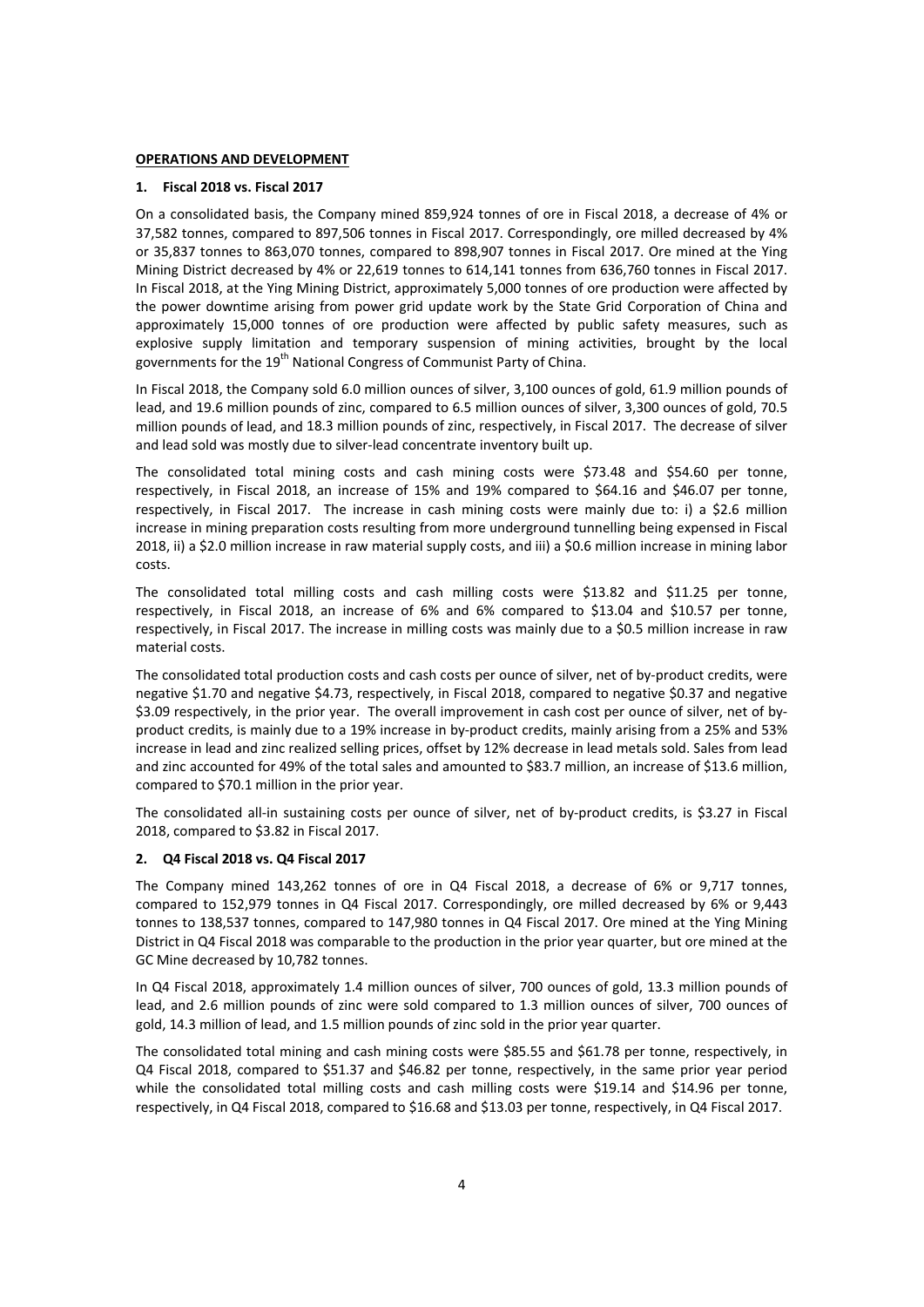The consolidated cash production costs and all-in sustaining costs per ounce of silver, net of by-product credits, were negative \$3.89 and \$3.04, respectively, in Q4 Fiscal 2018, compared to negative \$3.65 and \$3.26, respectively, in Q4 Fiscal 2017.

| <b>Operational results - Ying Mining District</b> |                |                                      |         |               |                |         |                             |
|---------------------------------------------------|----------------|--------------------------------------|---------|---------------|----------------|---------|-----------------------------|
|                                                   | Q4 2018        | Q3 2018                              | Q2 2018 | Q1 2018       | Q4 2017        |         | Fiscal year ended March 31, |
|                                                   | March 31, 2018 | December 31, 2017 September 30, 2017 |         | June 30, 2017 | March 31, 2017 | 2018    | 2017*                       |
| Ore Mined (tonne)                                 | 113.820        | 166,619                              | 173.294 | 160.408       | 112.755        | 614,141 | 636,760                     |
| Ore Milled (tonne)                                | 112,285        | 167,543                              | 173,946 | 164,959       | 108,051        | 618,732 | 638,211                     |
| <b>Head Grades</b>                                |                |                                      |         |               |                |         |                             |
| Silver (gram/tonne)                               | 309            | 315                                  | 294     | 304           | 298            | 305     | 303                         |
| Lead (%)                                          | 4.3            | 4.5                                  | 4.3     | 4.6           | 4.8            | 4.4     | 4.7                         |
| Zinc (%)                                          | 1.0            | 1.0                                  | 0.8     | 0.8           | 0.8            | 0.9     | $1.0\,$                     |
| <b>Recoveries</b>                                 |                |                                      |         |               |                |         |                             |
| Silver (%)                                        | 95.9           | 95.8                                 | 95.6    | 95.8          | 96.6           | 95.7    | 95.5                        |
| Lead (%)                                          | 96.5           | 96.4                                 | 96.2    | 96.3          | 95.6           | 96.3    | 96.5                        |
| Zinc (%)                                          | 54.5           | 57.3                                 | 50.7    | 45.8          | 46.2           | 52.3    | 46.0                        |
| <b>Metal Sales</b>                                |                |                                      |         |               |                |         |                             |
| Silver (in thousands of ounce)                    | 1,319          | 1,322                                | 1,472   | 1,324         | 1,255          | 5,437   | 5,930                       |
| Gold (in thousands of ounce)                      | 0.7            | 0.7                                  | 0.8     | 0.9           | 0.7            | 3.1     | 3.3                         |
| Lead (in thousands of pound)                      | 12,649         | 13,487                               | 15,279  | 13,765        | 13,520         | 55,180  | 63,418                      |
| Zinc (in thousands of pound)                      | 1,106          | 2,006                                | 2,269   | 755           | 1,033          | 6,136   | 5,848                       |
| Cash mining costs (\$ per tonne)                  | 65.88          | 66.71                                | 59.67   | 54.78         | 49.99          | 61.46   | 51.79                       |
| Total mining costs (\$ per tonne)                 | 92.81          | 90.12                                | 81.20   | 76.67         | 53.50          | 84.59   | 74.04                       |
| Cash milling costs (\$ per tonne)                 | 12.59          | 9.84                                 | 8.50    | 8.07          | 10.43          | 9.49    | 9.03                        |
| Total milling costs (\$ per tonne)                | 15.80          | 11.87                                | 10.45   | 10.10         | 13.60          | 11.71   | 11.26                       |
| Cash production costs (\$ per tonne)              | 82.84          | 80.60                                | 71.85   | 66.93         | 64.34          | 74.96   | 64.70                       |
|                                                   |                |                                      |         |               |                |         |                             |
| Cash costs per ounce of silver (\$)               | (3.41)         | (4.53)                               | (4.27)  | (2.97)        | (3.73)         | (3.88)  | (2.76)                      |
| All-in sustaining costs per ounce of              |                |                                      |         |               |                |         |                             |
| silver (\$)                                       | 1.39           | 2.13                                 | 1.08    | 3.66          | 0.74           | 2.04    | 2.61                        |

#### **3. Ying Mining District, Henan Province, China**

*\* Milling costs were adjusted to exclude mineral resourcestax*

#### **i) Fiscal 2018 vs. Fiscal 2017**

In Fiscal 2018, the total ore mined at the Ying Mining District was 614,141 tonnes, a decrease of 4% or 22,619 tonnes, compared to 636,760 tonnes mined in Fiscal 2017. Correspondingly, ore milled in Fiscal 2018 decreased by 3% to 618,732 tonnes from 638,211 tonnes in the prior year.

Head grades were 305 g/t for silver, 4.4% for lead, and 0.9% for zinc, compared to 303 g/t for silver, 4.7% for lead and 1.0% for zinc in the prior year. The Company continues to achieve improvements in dilution control using its "Enterprise Blog" to manage daily operations.

In Fiscal 2018, the Ying Mining District sold approximately 5.4 million ounces silver, 55.2 million pounds of lead, and 6.1 million pounds of zinc, compared to 5.9 million ounces of silver, 63.4 million pounds of lead, and 5.8 million pounds of zinc in the prior year. The decrease of silver and lead sold was mostly due to silver-lead concentrate inventory built up.

As at March 31, 2018, silver‐lead concentrate inventories at the Ying Mining District were 4,050 tonnes containing approximately 0.4 million ounces of silver and 4.2 million pounds of lead, an increase of 77% or 1,757 tonnes, compared to 2,293 tonnes silver‐lead concentrate inventories containing approximately 0.2 million ounces of silver and 2.6 million pounds of lead held as at March 31, 2017.

Total and cash mining costs at the Ying Mining District were \$84.59 and \$61.46 per tonne, respectively, in Fiscal 2018, compared to \$74.04 and \$51.79 per tonne, respectively, in Fiscal 2017. The increase in cash mining costs were mainly due to: i) a \$2.0 million increase in raw material supply costs, ii) a \$1.7 million increase in mining preparation costs resulting from more underground drilling and tunnelling being expensed in Fiscal 2018, and iii) a \$0.5 million increase in mining labour costs.

Total and cash milling costs at the Ying Mining District were \$11.71 and \$9.49 per tonne, respectively, in Fiscal 2018, compared to \$11.26 and \$9.03 per tonne, respectively, in Fiscal 2017. The increase in cash milling costs was mainly due to a 15% increase in raw material supply costs.

Correspondingly, cash production cost per tonne of ore processed in Fiscal 2018 at the Ying Mining District was \$74.96, an increase of 16% compared to \$64.70 in the prior year.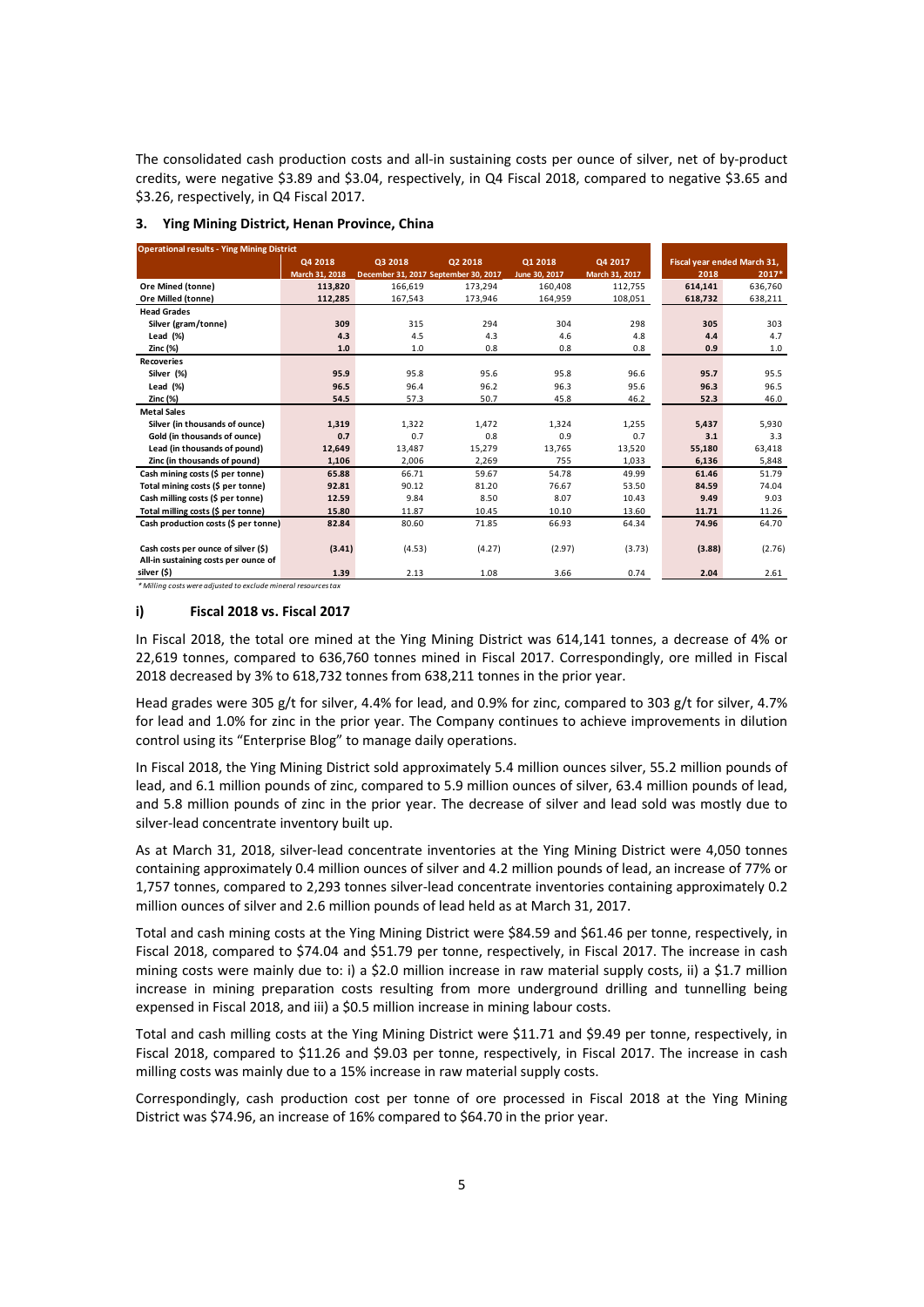Cash cost per ounce of silver, net of by-product credits, in Fiscal 2018 at the Ying Mining District, was negative \$3.88, compared to negative \$2.76 in the prior year.

All-in sustaining costs per ounce of silver, net of by-product credits, in Fiscal 2018 at the Ying Mining District was \$2.04 compared to \$2.61 in the prior year quarter.

In Fiscal 2018, approximately 104,798 m or \$2.3 million of underground diamond drilling (Fiscal 2017 – 93,735 m or \$2.1 million) and 19,723 m or \$5.8 million of preparation tunnelling (Fiscal 2017 – 17,787 m or \$5.0 million) were completed and expensed as mining preparation costs at the Ying Mining District. In addition, approximately 61,827 m or \$20.1 million of horizontal tunnels, raises and declines (Fiscal 2017 – 60,241 m or \$18.1 million) were completed and capitalized.

### **ii) Q4 Fiscal 2018 vs. Q4 Fiscal 2017**

In Q4 Fiscal 2018, a total of 113,820 tonnes of ore were mined and 112,285 tonnes milled at the Ying Mining District, up by 1% and 4%, compared to 112,755 tonnes mined and 108,051 tonnes milled in Q4 Fiscal 2017.

Average head grades were 309 g/t for silver, 4.3% for lead, and 1.0% for zinc compared to 298 g/t for silver, 4.8% for lead, and 0.8% for zinc, respectively, in the Q4 Fiscal 2017.

Metals sold were approximately 1.3 million ounces of silver, 700 ounces of gold, 12.6 million pounds of lead, and 1.1 million pounds of zinc, compared to 1.3 million ounces of silver, 700 ounces of gold, 13.5 million pounds of lead, and 1.0 million pounds of zinc in Q4 Fiscal 2017.

The cash mining costs at the Ying Mining District in Q4 Fiscal 2018 was \$65.88 per tonne, compared to \$49.99 in Q4 Fiscal 2017. The increase in cash mining costs were mainly due to: i) a \$0.3 million increase in raw material supply costs, ii) a \$0.4 million increase in mining preparation costs, and iii) a \$0.7 million increase in direct mining contractor costs.

The cash milling cost was \$12.59 per tonne in Q4 Fiscal 2018, an increase of 21% compared to \$10.43 in Q4 Fiscal 2017.

Cash cost per ounce of silver and all-in sustaining costs per ounce of silver, net of by-product credits, at the Ying Mining District, for Q4 Fiscal 2018, were negative \$3.41 and \$1.39, respectively, compared to negative \$3.73 and \$0.74, respectively, in Q4 Fiscal 2017.

In Q4 Fiscal 2018, approximately 18,791 m or \$0.6 million of underground diamond drilling (Q4 Fiscal 2017 – 21,961 m or \$0.4 million) and 2,809 m or \$0.9 million of preparation tunnelling (Q4 Fiscal 2017 – 2,718 m or \$0.8 million) were completed and expensed as mining preparation costs at the Ying Mining District. In addition, approximately 9,653 m or \$3.9 million of horizontal tunnels, raises, and declines (Q4 Fiscal 2017 – 9,741 m or \$2.9 million) were completed and capitalized.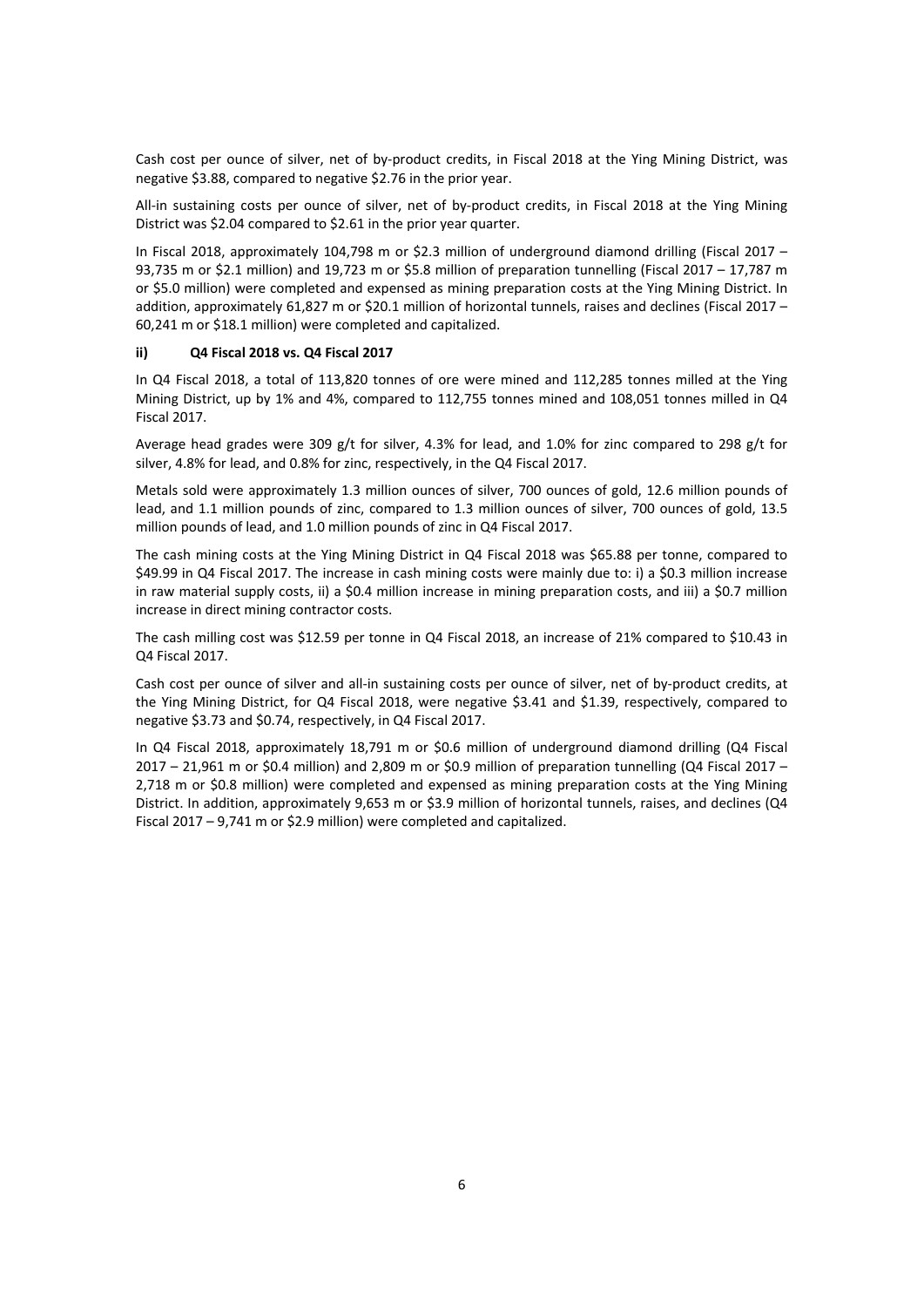### **4. GC Mine, Guangdong Province, China**

| <b>Operational results - GC Mine</b> | Q4 2018        | Q3 2018<br>Q2 2018                   |         | Q1 2018       | Q4 2017        |         | Fiscal year ended March 31, |
|--------------------------------------|----------------|--------------------------------------|---------|---------------|----------------|---------|-----------------------------|
|                                      | March 31, 2018 | December 31, 2017 September 30, 2017 |         | June 30, 2017 | March 31, 2017 | 2018    | 2017*                       |
| <b>Ore Mined (tonne)</b>             | 29.442         | 85.665                               | 65.812  | 64.865        | 40.224         | 245.783 | 260,746                     |
| Ore Milled (tonne)                   | 26,252         | 88,494                               | 63,648  | 65,944        | 39,929         | 244,338 | 260,696                     |
| <b>Head Grades</b>                   |                |                                      |         |               |                |         |                             |
| Silver (gram/tonne)                  | 96             | 97                                   | 102     | 98            | 91             | 98      | 94                          |
| Lead $(\%)$                          | 1.3            | 1.4                                  | 1.4     | 1.6           | 1.3            | 1.5     | 1.4                         |
| Zinc (%)                             | 2.9            | 2.8                                  | 2.8     | 2.7           | 2.6            | 2.8     | 2.8                         |
| <b>Recovery Rates</b>                |                |                                      |         |               |                |         |                             |
| Silver (%)                           | 76.3           | 73.6                                 | 74.4    | 81.2          | 72.8           | 76.2    | 75.7                        |
| Lead $(*)$                           | 87.5           | 83.9                                 | 82.8    | 88.8          | 82.4           | 85.4    | 85.7                        |
| Zinc (%)                             | 85.7           | 81.3                                 | 81.6    | 80.9          | 74.8           | 81.8    | 84.7                        |
| <b>Metal Sales</b>                   |                |                                      |         |               |                |         |                             |
| Silver (in thousands of ounce)       | 63             | 196                                  | 155     | 189           | 53             | 603     | 564                         |
| Lead (in thousands of pound)         | 688            | 2,263                                | 1,656   | 2,147         | 818            | 6,754   | 7,055                       |
| Zinc (in thousands of pound)         | 1,479          | 4,399                                | 3,311   | 4,244         | 455            | 13,433  | 12,446                      |
| Cash mining cost (\$ per tonne)      | 45.92          | 35.48                                | 34.60   | 39.20         | 37.91          | 37.48   | 32.10                       |
| Total mining cost (\$ per tonne)     | 57.47          | 43.10                                | 42.62   | 46.99         | 45.37          | 45.73   | 40.03                       |
| Cash milling cost (\$ per tonne)     | 25.07          | 14.09                                | 14.63   | 16.73         | 20.06          | 15.72   | 14.35                       |
| Total milling cost (\$ per tonne)    | 33.41          | 16.45                                | 17.90   | 19.85         | 24.99          | 19.17   | 17.40                       |
| Cash production cost (\$ per tonne)  | 70.99          | 49.57                                | 49.23   | 55.93         | 57.97          | 53.20   | 46.45                       |
|                                      |                |                                      |         |               |                |         |                             |
| Cash cost per ounce of silver (\$)   | (13.95)        | (15.34)                              | (13.56) | (7.80)        | (1.72)         | (12.37) | (6.64)                      |
| All-in sustaining cost per ounce of  |                |                                      |         |               |                |         |                             |
| silver (\$)                          | (4.57)         | (4.52)                               | (3.77)  | (2.48)        | 14.55          | (3.69)  | 0.20                        |

*\* Milling costs were adjusted to exclude mineral resources tax*

#### **i) Fiscal 2018 vs. Fiscal 2017**

The total ore mined at the GC Mine was 245,783 tonnes, a decrease of 14,963 tonnes or 6%, in Fiscal 2018, compared to 260,746 tonnes mined in Fiscal 2017, while ore milled decreased by 6% to 244,338 tonnes from 260,696 tonnes in the prior year. The decrease of ore mined at the GC Mine was mainly due to the impact arising from a changeover of a mining contractor and lack of skilled miners in the fourth quarter of Fiscal 2018.

Head grades were 98 g/t for silver, 1.5% for lead, and 2.8% for zinc in Fiscal 2018, compared to 94 g/t for silver, 1.4% for lead, and 2.8% for zinc in the prior year.

The GC Mine sold 603,000 ounces of silver, 6.8 million pounds of lead, and 13.4 million pounds of zinc in Fiscal 2018, compared to 564,000 ounces of silver, 7.1 million pounds of lead, and 12.4 million pounds of zinc sold in Fiscal 2017.

Total and cash mining costs at the GC Mine were \$45.73 and \$37.48 per tonne, respectively, in Fiscal 2018, compared to \$40.03 and \$32.10 per tonne, respectively, in Fiscal 2017. The increase in cash mining costs was mainly due to a \$0.9 million increase in mining preparation costs resulting from more underground drilling expensed in Fiscal 2018.

Total and cash milling costs at the GC Mine were \$19.17 and \$15.72 per tonne, respectively, in Fiscal 2018, compared to \$17.40 and \$14.35 per tonne, respectively, in Fiscal 2017. The increase in milling costs was mainly due to higher raw material supply costs.

Correspondingly, cash production costs per tonne of ore processed in Fiscal 2018 at the GC Mine increased by 14% to \$53.20 from \$46.45 in the prior year due to the increase in both per tonne cash mining and milling costs.

Cash costs per ounce of silver, net of by‐product credits, at the GC Mine, was negative \$12.37 in Fiscal 2018, compared to negative \$6.64 in the prior year. The improvement was mainly due to a 45% increase in by-product credits, mainly arising from an 8% increase in zinc sold and a 32% and 50% increase in net realized lead and zinc selling prices, offset by a 4% decrease in lead sold. Sales from lead and zinc accounted for 76% of the total sales at the GC Mine in Fiscal 2018, and amounted to \$21.2 million, an increase of \$6.9 million, compared to \$14.3 million in the prior year.

All-in sustaining costs per ounce of silver, net of by-product credits, in Fiscal 2018 at the GC Mine was negative \$3.69 compared to \$0.20 in the prior year. The improvement was mainly due to higher byproduct credits achieved as discussed above.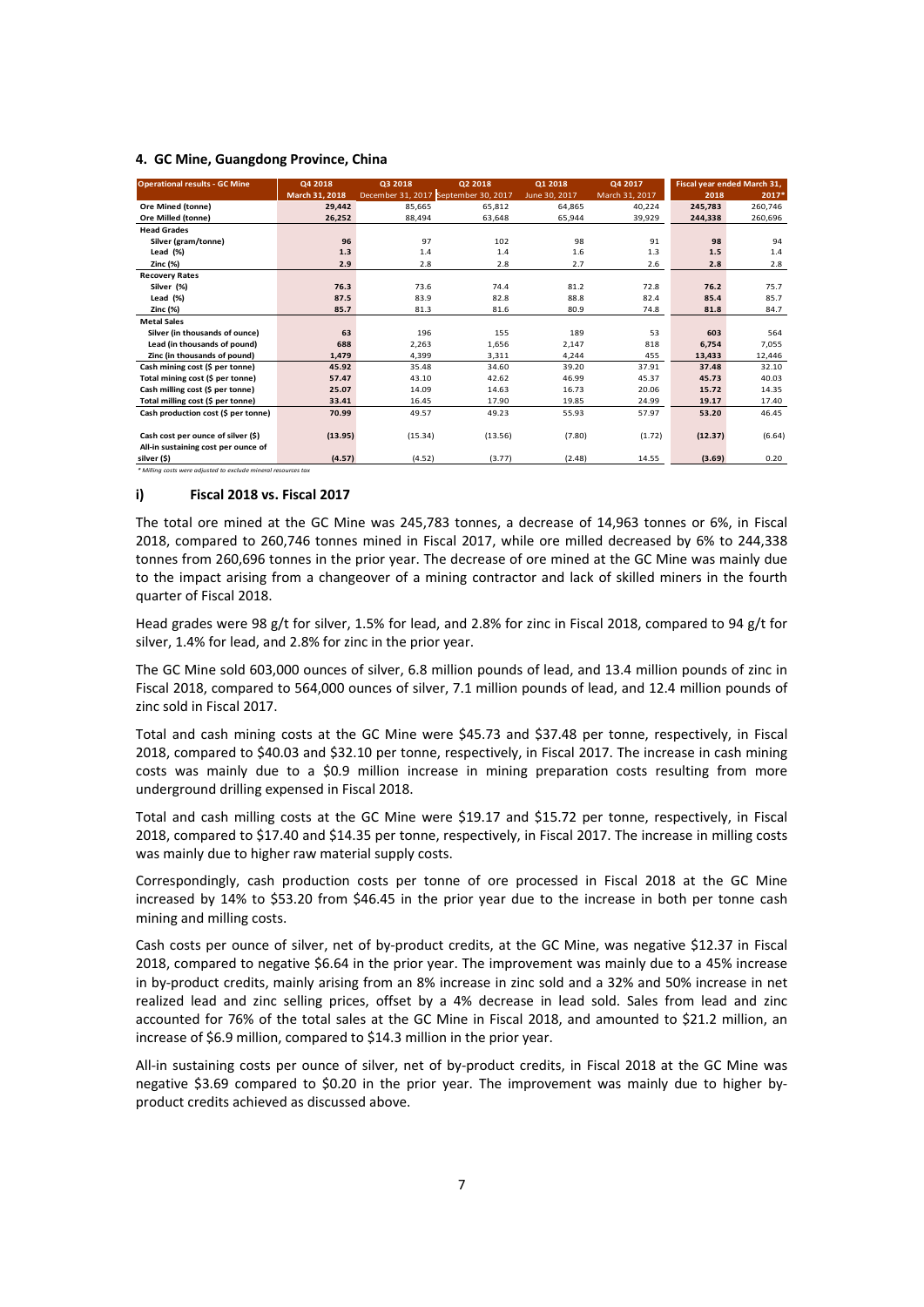In Fiscal 2018, approximately 21,717 m or \$1.1 million of underground diamond drilling (Fiscal 2017 -12,484 m or \$0.8 million) and 15,811 m or \$4.5 million of tunnelling (Fiscal 2017 – 14,690 m or \$4.0 million) were completed and expensed as mining preparation costs at the GC Mine. In addition, approximately 320 m or \$0.3 million of horizontal tunnels, raises and declines (Fiscal 2017 – 1,721 m or \$0.7 million) were completed and capitalized.

### **ii) Q4 Fiscal 2018 vs. Q4 Fiscal 2017**

In Q4 Fiscal 2018, a total of 29,442 tonnes of ore were mined and 26,252 tonnes were milled at the GC Mine compared to 40,224 tonnes mined and 39,929 tonnes milled in Q4 Fiscal 2017.

Average head grades were 96 g/t for silver, 1.3% for lead, and 2.9% for zinc compared to 91 g/t for silver, 1.3% for lead, and 2.6% for zinc, respectively, in Q4 Fiscal 2017.

Metals sold were approximately 63,000 ounces of silver, 0.7 million pounds of lead, and 1.5 million pounds of zinc, compared to 53,000 ounces of silver, 0.8 million pounds of lead, and 0.5 million pounds of zinc in Q4 Fiscal 2017.

The cash mining costs at the GC Mine was \$45.92 per tonne, an increase of 21%, in Q4 Fiscal 2018, compared to \$37.91 per tonne in Q4 Fiscal 2017. The increase in cash mining costs was mainly due to lower production output resulting in higher unit costs allocation.

Correspondingly, the cash milling costs at the GC Mine in Q4 Fiscal 2018 increased by 25% to \$25.07 per tonne, compared to \$20.06 per tonne in Q4 Fiscal 2017.

Cash costs per ounce of silver and all‐in sustaining costs per ounce of silver, net of by‐product credits, at the GC Mine, in Q4 Fiscal 2018, were negative \$13.95 and negative \$4.57, respectively, compared to negative \$1.72 and \$14.55 in Q4 Fiscal 2017. The improvement is mainly due to higher by‐product credits achieved arising from a 225% increase in zinc metal sold along with a 34% and 48% increase, respectively, in lead and zinc realized selling prices.

In Q4 Fiscal 2018, approximately 3,464 m or \$0.2 million of underground diamond drilling (Q4 Fiscal 2017 – 2,995 m or \$0.2 million) and 1,526 m or \$0.7 million of tunnelling (Q4 Fiscal 2017 – 2,714 m or \$0.8 million) were completed and expensed as mining preparation costs at the GC Mine. In addition, approximately 40 m or \$0.1 million of horizontal tunnels, raises, and declines (Q4 Fiscal 2017 – 40 m or \$0.1 million) were completed and capitalized.

### **Full Milling Operations Resumed at Ying**

As announced on April 16, milling operations at the Ying Mining District were temporarily suspended due to a spillage incident. On April 28, one floatation line of 1,000 tonnes per day at the No. 2 mill, using the No. 1 tailing storage facility resumed operation. On May 23, the No. 2 tailing storage facility resumed usage after the fifth overflow well was permanently plugged, and full mill operations resumed.

Mr. Guoliang Ma, P.Geo., Manager of Exploration and Resource of the Company, is the Qualified Person for Silvercorp under NI 43‐101 and has reviewed and given consent to the technical information contained in this news release.

*This earnings release should be read in conjunction with the Company's Management Discussion & Analysis, Financial Statements and Notes to Financial Statements for the corresponding period, which have been posted on SEDAR under the Company's profile at www.sedar.com and are also available on the Company's website at www.silvercorp.ca. All figures are in United States dollars unless otherwise stated.*

### **About Silvercorp**

Silvercorp is a low‐cost silver‐producing Canadian mining company with multiple mines in China. The Company's vision is to deliver shareholder value by focusing on the acquisition of underdeveloped projects with resource potential and the ability to grow organically. For more information, please visit our website at www.silvercorp.ca.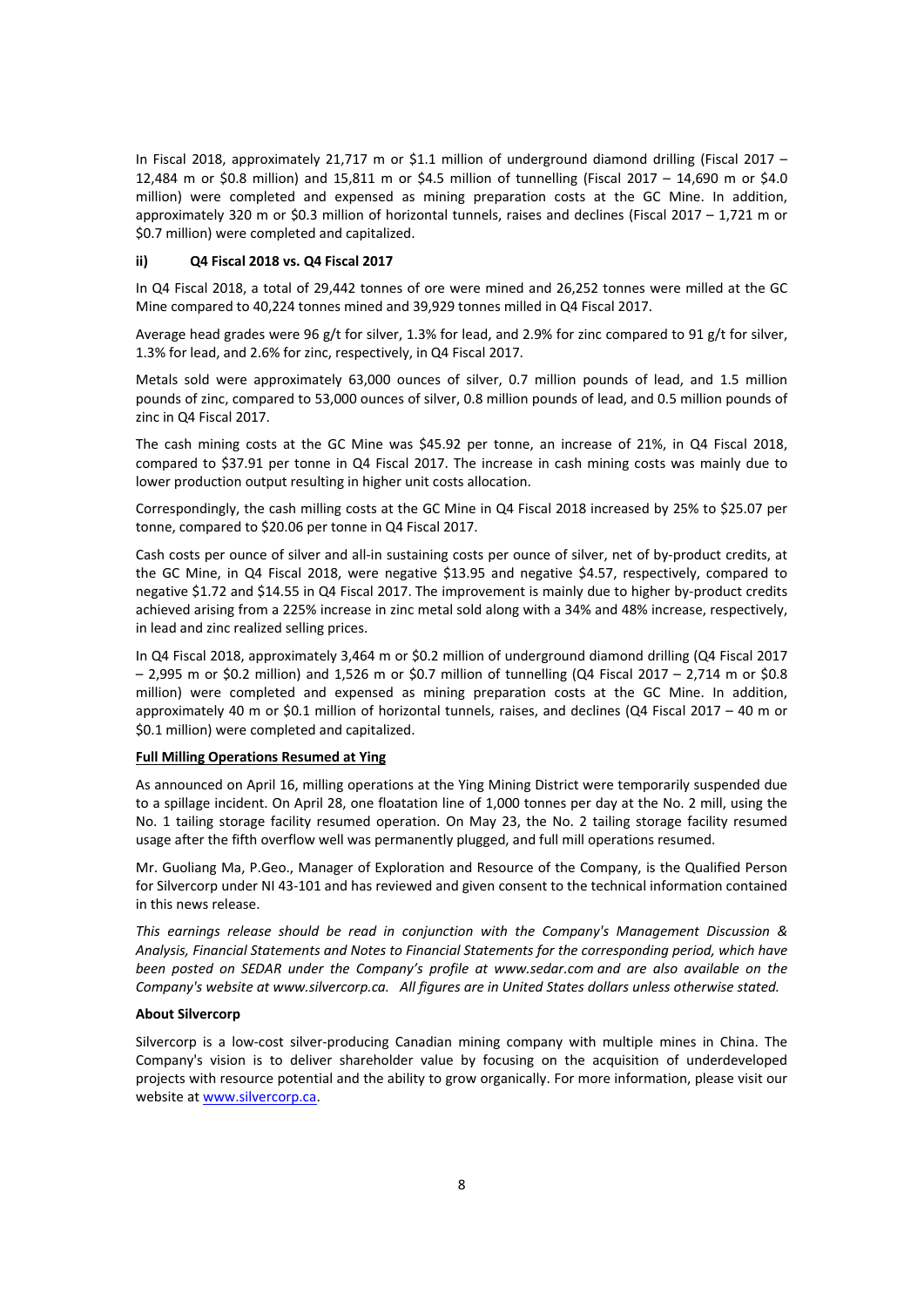#### **For further information**

Silvercorp Metals Inc. Lorne Waldman Senior Vice President Phone: (604) 669‐9397 Toll Free 1(888) 224‐1881 Email: investor@silvercorp.ca Website: www.silvercorp.ca

#### **CAUTIONARY DISCLAIMER ‐ FORWARD‐LOOKING STATEMENTS**

Certain of the statements and information in this news release constitute "forward‐looking statements" within the meaning of the United States Private Securities Litigation Reform Act of 1995 and "forward‐looking information" within the meaning of applicable Canadian provincial securities laws (collectively, "forward-looking statements"). Any statements or information that express or involve discussions with respect to predictions, expectations, beliefs, plans, projections, objectives, assumptions or future events or performance (often, but not always, using words or phrases such as "expects", "is expected", "anticipates", "believes", "plans", "projects", "estimates", "assumes", "intends", "strategies", "targets", "goals", "forecasts", "objectives", "budgets", "schedules", "potential" or variations thereof or stating that certain actions, events or results "may", "could", "would", "might" or "will" be taken, occur or be achieved, or the negative of any of these terms and similar expressions) are not statements of historical fact and may be forward-looking statements. Forward-looking statements relate to, among other things: the price of silver and other metals; the accuracy of mineral resource and mineral reserve estimates at the Company's material properties; the sufficiency of the Company's capital to finance the Company's operations; estimates of the Company's revenues and capital expenditures; estimated production from the Company's mines in the Ying Mining District; timing of receipt of permits and regulatory approvals; availability of funds from production to finance the Company's operations; and access to and availability of funding for future construction, use of proceeds from any financing and development of the Company's properties.

Forward‐looking statements are subject to a variety of known and unknown risks, uncertainties and other factors that could cause actual events or results to differ from those reflected in the forward‐looking statements, including, without limitation, risks relating to: fluctuating commodity prices; calculation of resources, reserves and mineralization and precious and base metal recovery; interpretations and assumptions of mineral resource and mineral reserve estimates; exploration and development programs; feasibility and engineering reports; permits and licences; title to properties; property interests; joint venture partners; acquisition of commercially mineable mineral rights; financing; recent market events and conditions; economic factors affecting the Company; timing, estimated amount, capital and operating expenditures and economic returns of future production; integration of future acquisitions into the Company's existing operations; competition; operations and political conditions; regulatory environment in China and Canada; environmental risks; foreign exchange rate fluctuations; insurance; risks and hazards of mining operations; key personnel; conflicts of interest; dependence on management; internal control over financial reporting; and bringing actions and enforcing judgments under U.S. securities laws.

This list is not exhaustive of the factors that may affect any of the Company's forward-looking statements. Forwardlooking statements are statements about the future and are inherently uncertain, and actual achievements of the Company or other future events or conditions may differ materially from those reflected in the forward‐looking statements due to a variety of risks, uncertainties and other factors, including, without limitation, those referred to in the Company's Annual Information Form for the year ended March 31, 2017 under the heading "Risk Factors". Although the Company has attempted to identify important factors that could cause actual results to differ materially, there may be other factors that cause results not to be as anticipated, estimated, described or intended. Accordingly, readers should not place undue reliance on forward‐looking statements.

The Company's forward-looking statements are based on the assumptions, beliefs, expectations and opinions of management as of the date of this news release, and other than as required by applicable securities laws, the Company does not assume any obligation to update forward-looking statements if circumstances or management's assumptions, beliefs, expectations or opinions should change, or changes in any other events affecting such statements. For the reasons set forth above, investors should not place undue reliance on forward-looking statements.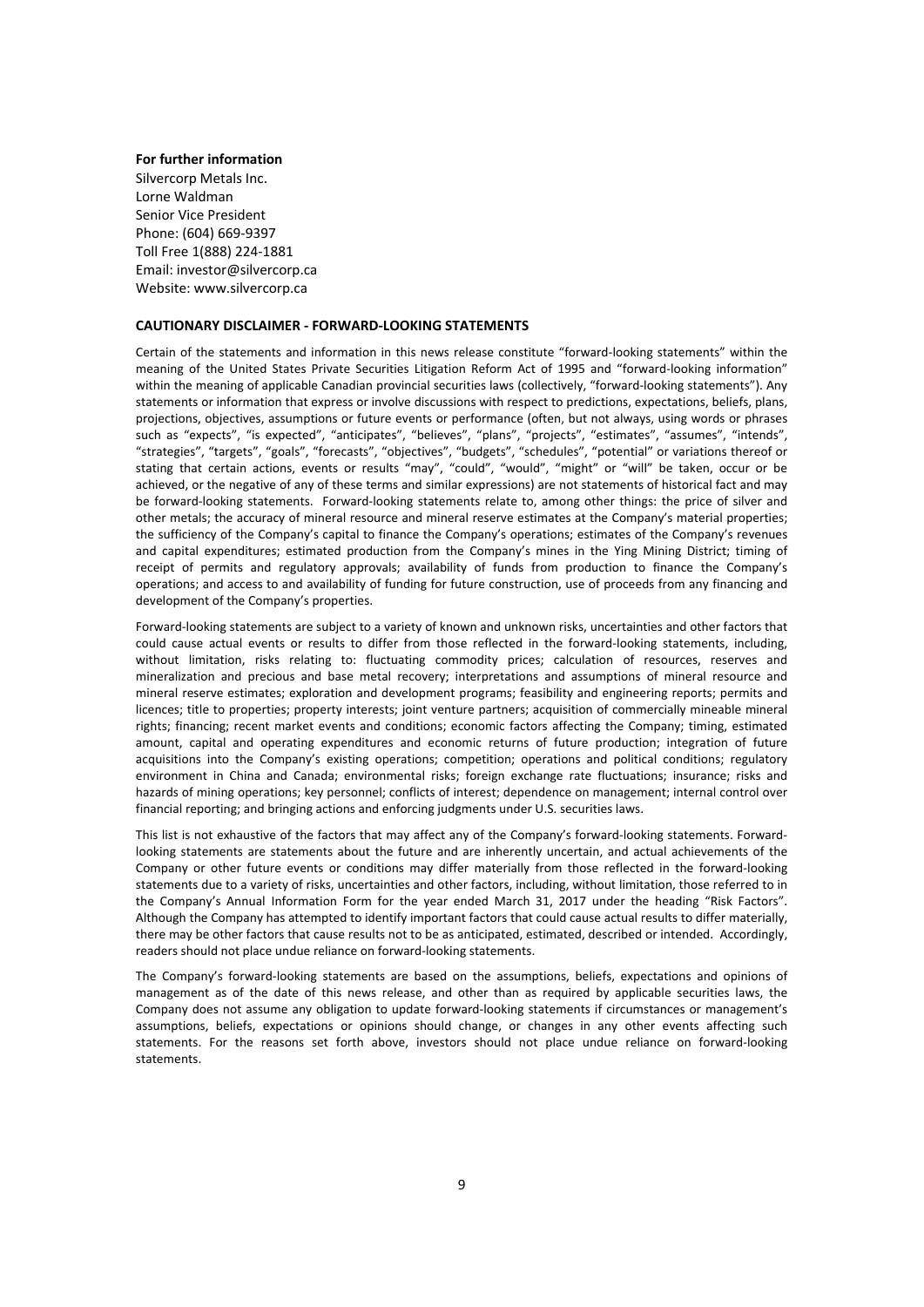### **Consolidated Statements of Financial Position**

*(Unaudited ‐ Expressed in thousands of U.S. dollars)*

| 2018<br><b>ASSETS</b><br><b>Current Assets</b><br>\$<br>\$<br>73,003<br>Cash and cash equivalents<br>49,199<br>Short-term investments<br>56,910<br>23,466<br>Trade and other receivables<br>676<br>1,311<br>8,710<br>Inventories<br>11,018<br>Due from a related party<br>11<br>92<br>534<br>Income tax receivable<br>4,456<br>4,250<br>Prepaids and deposits<br>122,804<br>110,832<br><b>Non-current Assets</b><br>959<br>Long-term prepaids and deposits<br>954<br>5,712<br>5,054<br>Reclamation deposits<br>Investment in an associate<br>38,001<br>8,517<br>Other investments<br>6,132<br>1,207<br>71,211<br>Plant and equipment<br>65,201<br>232,080<br>Mineral rights and properties<br>206,200<br>\$<br>\$<br><b>TOTAL ASSETS</b><br>476,894<br>397,970<br><b>LIABILITIES AND EQUITY</b><br><b>Current Liabilities</b><br>\$<br>\$<br>Accounts payable and accrued liabilities<br>25,198<br>30,374<br>Deposits received<br>6,806<br>6,798<br>303<br>2,985<br>Income tax payable<br>32,307<br>40,157<br><b>Non-current Liabilities</b><br>Deferred income tax liabilities<br>33,310<br>27,692<br>Environmental rehabilitation<br>13,098<br>12,186<br><b>Total Liabilities</b><br>78,715<br>80,035<br><b>Equity</b><br>Share capital<br>228,729<br>232,155<br>14,690<br>Share option reserve<br>13,325<br>25,409<br>25,409<br>Reserves<br>Accumulated other comprehensive loss<br>(25, 875)<br>86,283<br>42,651<br>Retained earnings<br>Total equity attributable to the equity holders of the Company<br>329,236<br>263,121<br><b>Non-controlling interests</b><br>68,943<br>54,814<br>398,179<br>317,935<br><b>Total Equity</b> |                                     | As at March 31, | As at March 31, |
|----------------------------------------------------------------------------------------------------------------------------------------------------------------------------------------------------------------------------------------------------------------------------------------------------------------------------------------------------------------------------------------------------------------------------------------------------------------------------------------------------------------------------------------------------------------------------------------------------------------------------------------------------------------------------------------------------------------------------------------------------------------------------------------------------------------------------------------------------------------------------------------------------------------------------------------------------------------------------------------------------------------------------------------------------------------------------------------------------------------------------------------------------------------------------------------------------------------------------------------------------------------------------------------------------------------------------------------------------------------------------------------------------------------------------------------------------------------------------------------------------------------------------------------------------------------------------------------------------------------------------------------|-------------------------------------|-----------------|-----------------|
| (50, 419)                                                                                                                                                                                                                                                                                                                                                                                                                                                                                                                                                                                                                                                                                                                                                                                                                                                                                                                                                                                                                                                                                                                                                                                                                                                                                                                                                                                                                                                                                                                                                                                                                              |                                     |                 | 2017            |
|                                                                                                                                                                                                                                                                                                                                                                                                                                                                                                                                                                                                                                                                                                                                                                                                                                                                                                                                                                                                                                                                                                                                                                                                                                                                                                                                                                                                                                                                                                                                                                                                                                        |                                     |                 |                 |
|                                                                                                                                                                                                                                                                                                                                                                                                                                                                                                                                                                                                                                                                                                                                                                                                                                                                                                                                                                                                                                                                                                                                                                                                                                                                                                                                                                                                                                                                                                                                                                                                                                        |                                     |                 |                 |
|                                                                                                                                                                                                                                                                                                                                                                                                                                                                                                                                                                                                                                                                                                                                                                                                                                                                                                                                                                                                                                                                                                                                                                                                                                                                                                                                                                                                                                                                                                                                                                                                                                        |                                     |                 |                 |
|                                                                                                                                                                                                                                                                                                                                                                                                                                                                                                                                                                                                                                                                                                                                                                                                                                                                                                                                                                                                                                                                                                                                                                                                                                                                                                                                                                                                                                                                                                                                                                                                                                        |                                     |                 |                 |
|                                                                                                                                                                                                                                                                                                                                                                                                                                                                                                                                                                                                                                                                                                                                                                                                                                                                                                                                                                                                                                                                                                                                                                                                                                                                                                                                                                                                                                                                                                                                                                                                                                        |                                     |                 |                 |
|                                                                                                                                                                                                                                                                                                                                                                                                                                                                                                                                                                                                                                                                                                                                                                                                                                                                                                                                                                                                                                                                                                                                                                                                                                                                                                                                                                                                                                                                                                                                                                                                                                        |                                     |                 |                 |
|                                                                                                                                                                                                                                                                                                                                                                                                                                                                                                                                                                                                                                                                                                                                                                                                                                                                                                                                                                                                                                                                                                                                                                                                                                                                                                                                                                                                                                                                                                                                                                                                                                        |                                     |                 |                 |
|                                                                                                                                                                                                                                                                                                                                                                                                                                                                                                                                                                                                                                                                                                                                                                                                                                                                                                                                                                                                                                                                                                                                                                                                                                                                                                                                                                                                                                                                                                                                                                                                                                        |                                     |                 |                 |
|                                                                                                                                                                                                                                                                                                                                                                                                                                                                                                                                                                                                                                                                                                                                                                                                                                                                                                                                                                                                                                                                                                                                                                                                                                                                                                                                                                                                                                                                                                                                                                                                                                        |                                     |                 |                 |
|                                                                                                                                                                                                                                                                                                                                                                                                                                                                                                                                                                                                                                                                                                                                                                                                                                                                                                                                                                                                                                                                                                                                                                                                                                                                                                                                                                                                                                                                                                                                                                                                                                        |                                     |                 |                 |
|                                                                                                                                                                                                                                                                                                                                                                                                                                                                                                                                                                                                                                                                                                                                                                                                                                                                                                                                                                                                                                                                                                                                                                                                                                                                                                                                                                                                                                                                                                                                                                                                                                        |                                     |                 |                 |
|                                                                                                                                                                                                                                                                                                                                                                                                                                                                                                                                                                                                                                                                                                                                                                                                                                                                                                                                                                                                                                                                                                                                                                                                                                                                                                                                                                                                                                                                                                                                                                                                                                        |                                     |                 |                 |
|                                                                                                                                                                                                                                                                                                                                                                                                                                                                                                                                                                                                                                                                                                                                                                                                                                                                                                                                                                                                                                                                                                                                                                                                                                                                                                                                                                                                                                                                                                                                                                                                                                        |                                     |                 |                 |
|                                                                                                                                                                                                                                                                                                                                                                                                                                                                                                                                                                                                                                                                                                                                                                                                                                                                                                                                                                                                                                                                                                                                                                                                                                                                                                                                                                                                                                                                                                                                                                                                                                        |                                     |                 |                 |
|                                                                                                                                                                                                                                                                                                                                                                                                                                                                                                                                                                                                                                                                                                                                                                                                                                                                                                                                                                                                                                                                                                                                                                                                                                                                                                                                                                                                                                                                                                                                                                                                                                        |                                     |                 |                 |
|                                                                                                                                                                                                                                                                                                                                                                                                                                                                                                                                                                                                                                                                                                                                                                                                                                                                                                                                                                                                                                                                                                                                                                                                                                                                                                                                                                                                                                                                                                                                                                                                                                        |                                     |                 |                 |
|                                                                                                                                                                                                                                                                                                                                                                                                                                                                                                                                                                                                                                                                                                                                                                                                                                                                                                                                                                                                                                                                                                                                                                                                                                                                                                                                                                                                                                                                                                                                                                                                                                        |                                     |                 |                 |
|                                                                                                                                                                                                                                                                                                                                                                                                                                                                                                                                                                                                                                                                                                                                                                                                                                                                                                                                                                                                                                                                                                                                                                                                                                                                                                                                                                                                                                                                                                                                                                                                                                        |                                     |                 |                 |
|                                                                                                                                                                                                                                                                                                                                                                                                                                                                                                                                                                                                                                                                                                                                                                                                                                                                                                                                                                                                                                                                                                                                                                                                                                                                                                                                                                                                                                                                                                                                                                                                                                        |                                     |                 |                 |
|                                                                                                                                                                                                                                                                                                                                                                                                                                                                                                                                                                                                                                                                                                                                                                                                                                                                                                                                                                                                                                                                                                                                                                                                                                                                                                                                                                                                                                                                                                                                                                                                                                        |                                     |                 |                 |
|                                                                                                                                                                                                                                                                                                                                                                                                                                                                                                                                                                                                                                                                                                                                                                                                                                                                                                                                                                                                                                                                                                                                                                                                                                                                                                                                                                                                                                                                                                                                                                                                                                        |                                     |                 |                 |
|                                                                                                                                                                                                                                                                                                                                                                                                                                                                                                                                                                                                                                                                                                                                                                                                                                                                                                                                                                                                                                                                                                                                                                                                                                                                                                                                                                                                                                                                                                                                                                                                                                        |                                     |                 |                 |
|                                                                                                                                                                                                                                                                                                                                                                                                                                                                                                                                                                                                                                                                                                                                                                                                                                                                                                                                                                                                                                                                                                                                                                                                                                                                                                                                                                                                                                                                                                                                                                                                                                        |                                     |                 |                 |
|                                                                                                                                                                                                                                                                                                                                                                                                                                                                                                                                                                                                                                                                                                                                                                                                                                                                                                                                                                                                                                                                                                                                                                                                                                                                                                                                                                                                                                                                                                                                                                                                                                        |                                     |                 |                 |
|                                                                                                                                                                                                                                                                                                                                                                                                                                                                                                                                                                                                                                                                                                                                                                                                                                                                                                                                                                                                                                                                                                                                                                                                                                                                                                                                                                                                                                                                                                                                                                                                                                        |                                     |                 |                 |
|                                                                                                                                                                                                                                                                                                                                                                                                                                                                                                                                                                                                                                                                                                                                                                                                                                                                                                                                                                                                                                                                                                                                                                                                                                                                                                                                                                                                                                                                                                                                                                                                                                        |                                     |                 |                 |
|                                                                                                                                                                                                                                                                                                                                                                                                                                                                                                                                                                                                                                                                                                                                                                                                                                                                                                                                                                                                                                                                                                                                                                                                                                                                                                                                                                                                                                                                                                                                                                                                                                        |                                     |                 |                 |
|                                                                                                                                                                                                                                                                                                                                                                                                                                                                                                                                                                                                                                                                                                                                                                                                                                                                                                                                                                                                                                                                                                                                                                                                                                                                                                                                                                                                                                                                                                                                                                                                                                        |                                     |                 |                 |
|                                                                                                                                                                                                                                                                                                                                                                                                                                                                                                                                                                                                                                                                                                                                                                                                                                                                                                                                                                                                                                                                                                                                                                                                                                                                                                                                                                                                                                                                                                                                                                                                                                        |                                     |                 |                 |
|                                                                                                                                                                                                                                                                                                                                                                                                                                                                                                                                                                                                                                                                                                                                                                                                                                                                                                                                                                                                                                                                                                                                                                                                                                                                                                                                                                                                                                                                                                                                                                                                                                        |                                     |                 |                 |
|                                                                                                                                                                                                                                                                                                                                                                                                                                                                                                                                                                                                                                                                                                                                                                                                                                                                                                                                                                                                                                                                                                                                                                                                                                                                                                                                                                                                                                                                                                                                                                                                                                        |                                     |                 |                 |
|                                                                                                                                                                                                                                                                                                                                                                                                                                                                                                                                                                                                                                                                                                                                                                                                                                                                                                                                                                                                                                                                                                                                                                                                                                                                                                                                                                                                                                                                                                                                                                                                                                        |                                     |                 |                 |
|                                                                                                                                                                                                                                                                                                                                                                                                                                                                                                                                                                                                                                                                                                                                                                                                                                                                                                                                                                                                                                                                                                                                                                                                                                                                                                                                                                                                                                                                                                                                                                                                                                        |                                     |                 |                 |
|                                                                                                                                                                                                                                                                                                                                                                                                                                                                                                                                                                                                                                                                                                                                                                                                                                                                                                                                                                                                                                                                                                                                                                                                                                                                                                                                                                                                                                                                                                                                                                                                                                        |                                     |                 |                 |
|                                                                                                                                                                                                                                                                                                                                                                                                                                                                                                                                                                                                                                                                                                                                                                                                                                                                                                                                                                                                                                                                                                                                                                                                                                                                                                                                                                                                                                                                                                                                                                                                                                        |                                     |                 |                 |
|                                                                                                                                                                                                                                                                                                                                                                                                                                                                                                                                                                                                                                                                                                                                                                                                                                                                                                                                                                                                                                                                                                                                                                                                                                                                                                                                                                                                                                                                                                                                                                                                                                        |                                     |                 |                 |
|                                                                                                                                                                                                                                                                                                                                                                                                                                                                                                                                                                                                                                                                                                                                                                                                                                                                                                                                                                                                                                                                                                                                                                                                                                                                                                                                                                                                                                                                                                                                                                                                                                        |                                     |                 |                 |
|                                                                                                                                                                                                                                                                                                                                                                                                                                                                                                                                                                                                                                                                                                                                                                                                                                                                                                                                                                                                                                                                                                                                                                                                                                                                                                                                                                                                                                                                                                                                                                                                                                        | <b>TOTAL LIABILITIES AND EQUITY</b> | \$<br>476,894   | \$<br>397,970   |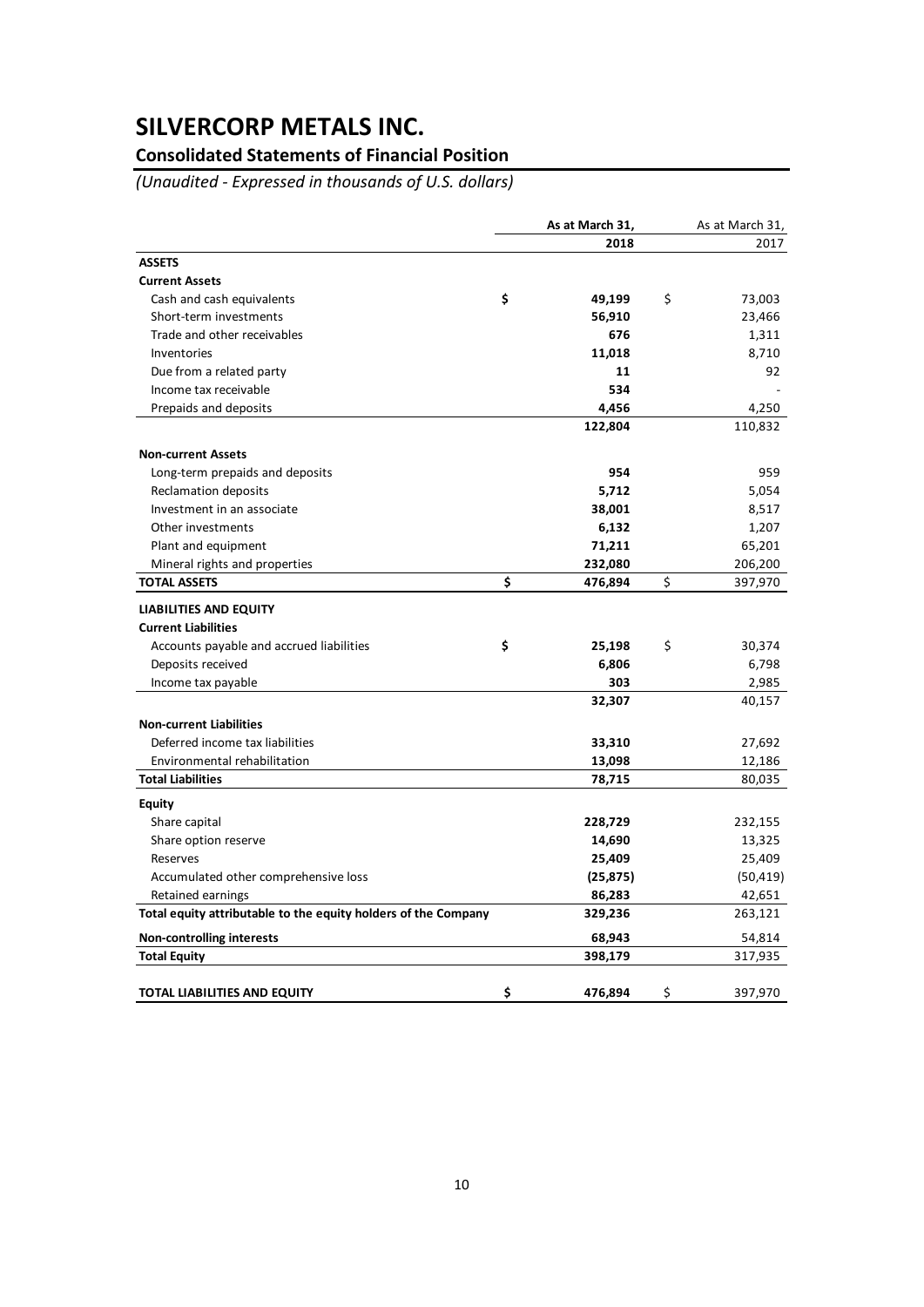### **Consolidated Statements of Income**

*(Unaudited ‐ Expressed in thousands of U.S. dollars, except for per share figures)*

|                                                                         |    | Three Months Ended March 31, |    |             | Years Ended March 31, |     |             |  |
|-------------------------------------------------------------------------|----|------------------------------|----|-------------|-----------------------|-----|-------------|--|
|                                                                         |    | 2018                         |    | 2017        | 2018                  |     | 2017        |  |
| <b>Sales</b>                                                            | \$ | 38,449 \$                    |    | 34,064      | \$<br>170,039 \$      |     | 163,471     |  |
| Cost of sales                                                           |    |                              |    |             |                       |     |             |  |
| <b>Production costs</b>                                                 |    | 13,305                       |    | 10,959      | 59,144                |     | 53,822      |  |
| Mineral resource taxes                                                  |    | 1,081                        |    | 975         | 4,764                 |     | 3,777       |  |
| Depreciation and amortization                                           |    | 4,956                        |    | 1,825       | 18,247                |     | 17,686      |  |
|                                                                         |    | 19,342                       |    | 13,759      | 82,155                |     | 75,285      |  |
| Gross profit                                                            |    | 19,107                       |    | 20,305      | 87,884                |     | 88,186      |  |
| General and administrative                                              |    | 4,727                        |    | 4,356       | 18,685                |     | 16,818      |  |
| Government fees and other taxes                                         |    | 538                          |    | 531         | 2,971                 |     | 4,007       |  |
| Foreign exchange loss (gain)                                            |    | (862)                        |    | 197         | 1.628                 |     | (339)       |  |
| Loss on disposal of plant and equipment                                 |    | 5                            |    | 81          | 329                   |     | 538         |  |
| Gain on disposal of NSR                                                 |    |                              |    |             | (4,320)               |     |             |  |
| Share of loss (income) in associate                                     |    | 189                          |    | (122)       | 700                   |     | (282)       |  |
| Dilution gain on investment in associate                                |    |                              |    |             | (822)                 |     |             |  |
| Reclassification of other comprehensive loss upon ownership dilution of |    |                              |    |             |                       |     |             |  |
| investment in associate                                                 |    |                              |    |             | 18                    |     |             |  |
| Impairment reversal of investment in associate                          |    | (4,714)                      |    | (5, 278)    | (4,714)               |     | (5, 278)    |  |
| Impairment of plant and equipment and mineral rights and properties     |    |                              |    |             |                       |     | 181         |  |
| Other income                                                            |    | (149)                        |    | (424)       | (2,016)               |     | (748)       |  |
| Income from operations                                                  |    | 19,373                       |    | 20,964      | 75,425                |     | 73,289      |  |
| Finance income                                                          |    | 793                          |    | 591         | 2,839                 |     | 2,206       |  |
| Finance costs                                                           |    | (120)                        |    | (75)        | (449)                 |     | (760)       |  |
| Income before income taxes                                              |    | 20,046                       |    | 21,480      | 77,815                |     | 74,735      |  |
| Income tax expense                                                      |    | 5,333                        |    | 5,146       | 18,919                |     | 19,237      |  |
| Net income                                                              | \$ | $14,713$ \$                  |    | 16,334      | \$<br>58,896          | Ŝ.  | 55,498      |  |
| Attributable to:                                                        |    |                              |    |             |                       |     |             |  |
| Equity holders of the Company                                           | \$ | $12,194$ \$                  |    | 13,507      | \$<br>46,994 \$       |     | 43,674      |  |
| Non-controlling interests                                               |    | 2,519                        |    | 2,827       | 11,902                |     | 11,824      |  |
|                                                                         | \$ | $14,713$ \$                  |    | 16,334      | \$<br>58,896 \$       |     | 55,498      |  |
| Earnings per share attributable to the equity holders of the Company    |    |                              |    |             |                       |     |             |  |
| Basic earnings per share                                                | \$ | $0.07$ \$                    |    | 0.08        | \$<br>0.28            | -\$ | 0.26        |  |
| Diluted earnings per share                                              | Ś  | 0.07                         | Ŝ. | 0.08        | \$<br>0.27            | Ŝ   | 0.25        |  |
| Weighted Average Number of Shares Outstanding - Basic                   |    | 167,374,757                  |    | 167,602,781 | 167,848,117           |     | 167,185,234 |  |
| Weighted Average Number of Shares Outstanding - Diluted                 |    | 171,756,605                  |    | 171,984,629 | 171,405,904           |     | 171,350,024 |  |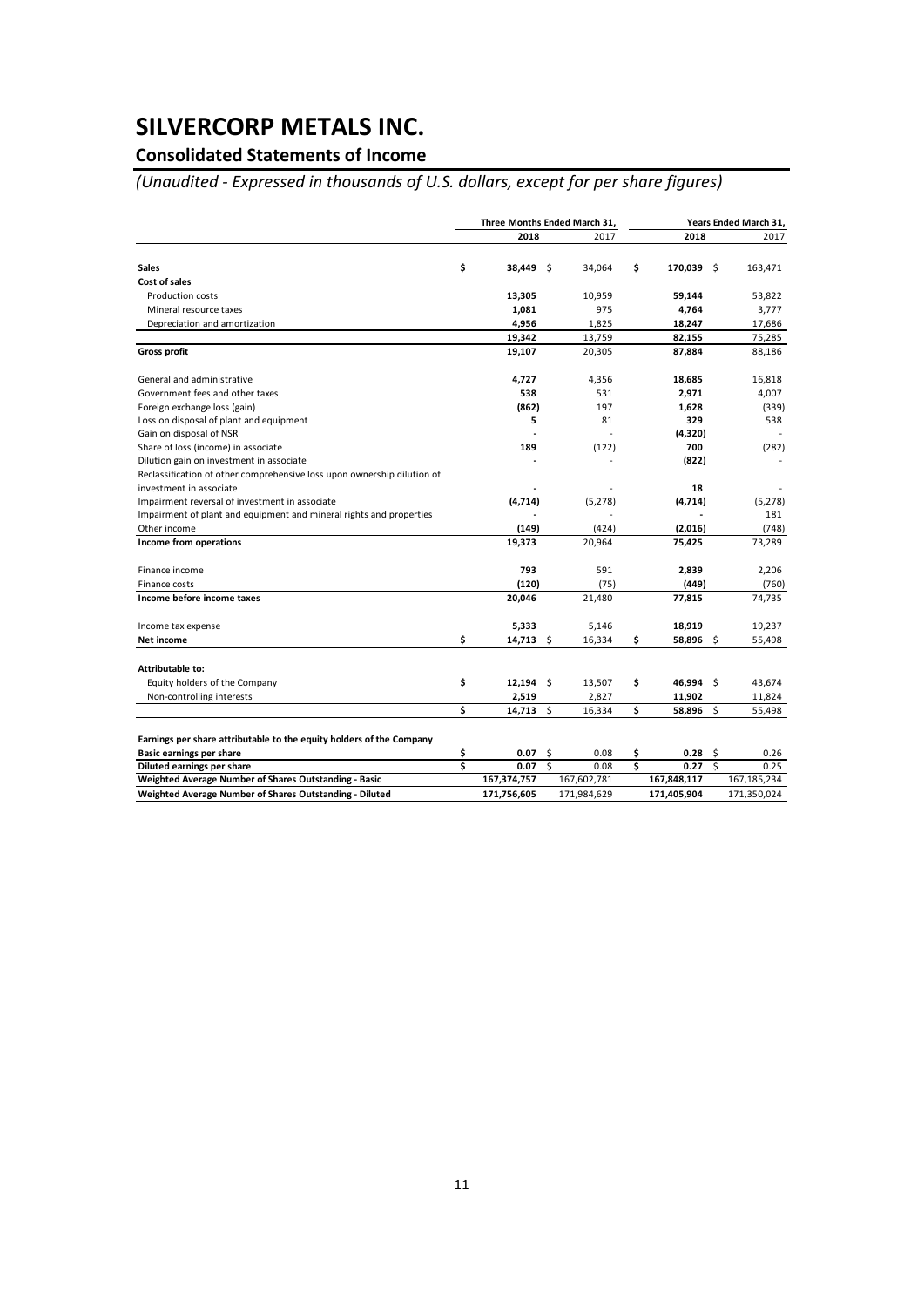### **Consolidated Statements of Cash Flow**

*(Unaudited ‐ Expressed in thousands of U.S. dollars)*

| 2017<br>2018<br>2018<br>2017<br>Cash provided by<br><b>Operating activities</b><br>\$<br>\$<br>$14,713$ \$<br>- \$<br>Net income<br>16,334<br>58.896<br>55,498<br>Add (deduct) items not affecting cash:<br>Finance costs<br>120<br>75<br>449<br>760<br>2,101<br>18,913<br>Depreciation, amortization and depletion<br>5,266<br>19,442<br>700<br>Share of loss (income) in associate<br>189<br>(122)<br>(282)<br>Dilution gain on investment in associate<br>(822)<br>Reclassification of other comprehensive loss upon wonership dilution of<br>investment in associate<br>18<br>Gain on disposal of NSR<br>(4,320)<br>(4, 714)<br>(4, 714)<br>Impairment reversal of investment in associate<br>(5, 278)<br>(5,278)<br>Impairment of plant and equipment and mineral rights and properties<br>181<br>5,333<br>5,146<br>18,919<br>19,237<br>Income tax expense<br>(793)<br>Finance income<br>(591)<br>(2,839)<br>(2,206)<br>5<br>329<br>Loss on disposal of plant and equipment<br>81<br>538<br>422<br>Share-based compensation<br>361<br>1.566<br>1,015<br>Reclamation<br>(158)<br>(807)<br>(194)<br>(2,967)<br>Income taxes paid<br>(10,096)<br>(9,637)<br>(19, 743)<br>(13,667)<br>793<br>591<br>2,206<br>Interest received<br>2,839<br>Interest paid<br>(9)<br>(963)<br>(8, 223)<br>(4, 171)<br>(2,625)<br>4,485<br>Changes in non-cash operating working capital<br>4,074<br>77,470<br>Net cash provided by operating activities<br>2,857<br>67,901<br><b>Investing activities</b><br>Mineral rights and properties<br>Capital expenditures<br>(4, 310)<br>(2,209)<br>(20, 948)<br>(27, 814)<br>Plant and equipment<br>Additions<br>(1,697)<br>(3, 431)<br>(6, 152)<br>(7,987)<br>14<br>33<br>Proceeds on disposals<br>51<br>Other investments<br>Acquisition<br>(782)<br>Proceeds on disposals<br>33<br>Investment in associate<br>(23, 861)<br>(4,094)<br>Net purchases of short-term investments<br>(9, 458)<br>7,424<br>(30, 803)<br>Net cash used in investing activities<br>(15, 451)<br>1,784<br>(81,731)<br>(40, 593)<br><b>Financing activities</b><br>Bank loan<br>(4, 325)<br>(4, 325)<br>Repayment<br>Non-controlling interests<br>Distribution<br>(2,894)<br>(7,785)<br>(762)<br>(2,222)<br>Cash dividends distributed<br>(3, 362)<br>(1,585)<br>Proceeds from issuance of common shares<br>208<br>415<br>904<br>550<br>Common shares repurchased as part of normal course issuer bid<br>(2,398)<br>(4, 177)<br>(5,084)<br>Net cash used in financing activities<br>(4,672)<br>(14, 774)<br>(7, 228)<br>603<br>4,800<br>Effect of exchange rate changes on cash and cash equivalents<br>4,843<br>1,391<br>(Decrease) increase in cash and cash equivalents<br>(17, 075)<br>6,029<br>(23, 804)<br>31,040<br>Cash and cash equivalents, beginning of the year<br>66,274<br>66,974<br>73,003<br>41,963<br>\$<br>49,199 \$<br>Cash and cash equivalents, end of the year<br>73,003<br>\$<br>49,199 \$<br>73,003 |  | Three Months Ended March 31, |  | Years Ended March 31, |  |  |
|--------------------------------------------------------------------------------------------------------------------------------------------------------------------------------------------------------------------------------------------------------------------------------------------------------------------------------------------------------------------------------------------------------------------------------------------------------------------------------------------------------------------------------------------------------------------------------------------------------------------------------------------------------------------------------------------------------------------------------------------------------------------------------------------------------------------------------------------------------------------------------------------------------------------------------------------------------------------------------------------------------------------------------------------------------------------------------------------------------------------------------------------------------------------------------------------------------------------------------------------------------------------------------------------------------------------------------------------------------------------------------------------------------------------------------------------------------------------------------------------------------------------------------------------------------------------------------------------------------------------------------------------------------------------------------------------------------------------------------------------------------------------------------------------------------------------------------------------------------------------------------------------------------------------------------------------------------------------------------------------------------------------------------------------------------------------------------------------------------------------------------------------------------------------------------------------------------------------------------------------------------------------------------------------------------------------------------------------------------------------------------------------------------------------------------------------------------------------------------------------------------------------------------------------------------------------------------------------------------------------------------------------------------------------------------------------------------------------------------------------------------------------------------------------------------------------------------------------------------------------------------------------------------------------------------|--|------------------------------|--|-----------------------|--|--|
|                                                                                                                                                                                                                                                                                                                                                                                                                                                                                                                                                                                                                                                                                                                                                                                                                                                                                                                                                                                                                                                                                                                                                                                                                                                                                                                                                                                                                                                                                                                                                                                                                                                                                                                                                                                                                                                                                                                                                                                                                                                                                                                                                                                                                                                                                                                                                                                                                                                                                                                                                                                                                                                                                                                                                                                                                                                                                                                                |  |                              |  |                       |  |  |
|                                                                                                                                                                                                                                                                                                                                                                                                                                                                                                                                                                                                                                                                                                                                                                                                                                                                                                                                                                                                                                                                                                                                                                                                                                                                                                                                                                                                                                                                                                                                                                                                                                                                                                                                                                                                                                                                                                                                                                                                                                                                                                                                                                                                                                                                                                                                                                                                                                                                                                                                                                                                                                                                                                                                                                                                                                                                                                                                |  |                              |  |                       |  |  |
|                                                                                                                                                                                                                                                                                                                                                                                                                                                                                                                                                                                                                                                                                                                                                                                                                                                                                                                                                                                                                                                                                                                                                                                                                                                                                                                                                                                                                                                                                                                                                                                                                                                                                                                                                                                                                                                                                                                                                                                                                                                                                                                                                                                                                                                                                                                                                                                                                                                                                                                                                                                                                                                                                                                                                                                                                                                                                                                                |  |                              |  |                       |  |  |
|                                                                                                                                                                                                                                                                                                                                                                                                                                                                                                                                                                                                                                                                                                                                                                                                                                                                                                                                                                                                                                                                                                                                                                                                                                                                                                                                                                                                                                                                                                                                                                                                                                                                                                                                                                                                                                                                                                                                                                                                                                                                                                                                                                                                                                                                                                                                                                                                                                                                                                                                                                                                                                                                                                                                                                                                                                                                                                                                |  |                              |  |                       |  |  |
|                                                                                                                                                                                                                                                                                                                                                                                                                                                                                                                                                                                                                                                                                                                                                                                                                                                                                                                                                                                                                                                                                                                                                                                                                                                                                                                                                                                                                                                                                                                                                                                                                                                                                                                                                                                                                                                                                                                                                                                                                                                                                                                                                                                                                                                                                                                                                                                                                                                                                                                                                                                                                                                                                                                                                                                                                                                                                                                                |  |                              |  |                       |  |  |
|                                                                                                                                                                                                                                                                                                                                                                                                                                                                                                                                                                                                                                                                                                                                                                                                                                                                                                                                                                                                                                                                                                                                                                                                                                                                                                                                                                                                                                                                                                                                                                                                                                                                                                                                                                                                                                                                                                                                                                                                                                                                                                                                                                                                                                                                                                                                                                                                                                                                                                                                                                                                                                                                                                                                                                                                                                                                                                                                |  |                              |  |                       |  |  |
|                                                                                                                                                                                                                                                                                                                                                                                                                                                                                                                                                                                                                                                                                                                                                                                                                                                                                                                                                                                                                                                                                                                                                                                                                                                                                                                                                                                                                                                                                                                                                                                                                                                                                                                                                                                                                                                                                                                                                                                                                                                                                                                                                                                                                                                                                                                                                                                                                                                                                                                                                                                                                                                                                                                                                                                                                                                                                                                                |  |                              |  |                       |  |  |
|                                                                                                                                                                                                                                                                                                                                                                                                                                                                                                                                                                                                                                                                                                                                                                                                                                                                                                                                                                                                                                                                                                                                                                                                                                                                                                                                                                                                                                                                                                                                                                                                                                                                                                                                                                                                                                                                                                                                                                                                                                                                                                                                                                                                                                                                                                                                                                                                                                                                                                                                                                                                                                                                                                                                                                                                                                                                                                                                |  |                              |  |                       |  |  |
|                                                                                                                                                                                                                                                                                                                                                                                                                                                                                                                                                                                                                                                                                                                                                                                                                                                                                                                                                                                                                                                                                                                                                                                                                                                                                                                                                                                                                                                                                                                                                                                                                                                                                                                                                                                                                                                                                                                                                                                                                                                                                                                                                                                                                                                                                                                                                                                                                                                                                                                                                                                                                                                                                                                                                                                                                                                                                                                                |  |                              |  |                       |  |  |
|                                                                                                                                                                                                                                                                                                                                                                                                                                                                                                                                                                                                                                                                                                                                                                                                                                                                                                                                                                                                                                                                                                                                                                                                                                                                                                                                                                                                                                                                                                                                                                                                                                                                                                                                                                                                                                                                                                                                                                                                                                                                                                                                                                                                                                                                                                                                                                                                                                                                                                                                                                                                                                                                                                                                                                                                                                                                                                                                |  |                              |  |                       |  |  |
|                                                                                                                                                                                                                                                                                                                                                                                                                                                                                                                                                                                                                                                                                                                                                                                                                                                                                                                                                                                                                                                                                                                                                                                                                                                                                                                                                                                                                                                                                                                                                                                                                                                                                                                                                                                                                                                                                                                                                                                                                                                                                                                                                                                                                                                                                                                                                                                                                                                                                                                                                                                                                                                                                                                                                                                                                                                                                                                                |  |                              |  |                       |  |  |
|                                                                                                                                                                                                                                                                                                                                                                                                                                                                                                                                                                                                                                                                                                                                                                                                                                                                                                                                                                                                                                                                                                                                                                                                                                                                                                                                                                                                                                                                                                                                                                                                                                                                                                                                                                                                                                                                                                                                                                                                                                                                                                                                                                                                                                                                                                                                                                                                                                                                                                                                                                                                                                                                                                                                                                                                                                                                                                                                |  |                              |  |                       |  |  |
|                                                                                                                                                                                                                                                                                                                                                                                                                                                                                                                                                                                                                                                                                                                                                                                                                                                                                                                                                                                                                                                                                                                                                                                                                                                                                                                                                                                                                                                                                                                                                                                                                                                                                                                                                                                                                                                                                                                                                                                                                                                                                                                                                                                                                                                                                                                                                                                                                                                                                                                                                                                                                                                                                                                                                                                                                                                                                                                                |  |                              |  |                       |  |  |
|                                                                                                                                                                                                                                                                                                                                                                                                                                                                                                                                                                                                                                                                                                                                                                                                                                                                                                                                                                                                                                                                                                                                                                                                                                                                                                                                                                                                                                                                                                                                                                                                                                                                                                                                                                                                                                                                                                                                                                                                                                                                                                                                                                                                                                                                                                                                                                                                                                                                                                                                                                                                                                                                                                                                                                                                                                                                                                                                |  |                              |  |                       |  |  |
|                                                                                                                                                                                                                                                                                                                                                                                                                                                                                                                                                                                                                                                                                                                                                                                                                                                                                                                                                                                                                                                                                                                                                                                                                                                                                                                                                                                                                                                                                                                                                                                                                                                                                                                                                                                                                                                                                                                                                                                                                                                                                                                                                                                                                                                                                                                                                                                                                                                                                                                                                                                                                                                                                                                                                                                                                                                                                                                                |  |                              |  |                       |  |  |
|                                                                                                                                                                                                                                                                                                                                                                                                                                                                                                                                                                                                                                                                                                                                                                                                                                                                                                                                                                                                                                                                                                                                                                                                                                                                                                                                                                                                                                                                                                                                                                                                                                                                                                                                                                                                                                                                                                                                                                                                                                                                                                                                                                                                                                                                                                                                                                                                                                                                                                                                                                                                                                                                                                                                                                                                                                                                                                                                |  |                              |  |                       |  |  |
|                                                                                                                                                                                                                                                                                                                                                                                                                                                                                                                                                                                                                                                                                                                                                                                                                                                                                                                                                                                                                                                                                                                                                                                                                                                                                                                                                                                                                                                                                                                                                                                                                                                                                                                                                                                                                                                                                                                                                                                                                                                                                                                                                                                                                                                                                                                                                                                                                                                                                                                                                                                                                                                                                                                                                                                                                                                                                                                                |  |                              |  |                       |  |  |
|                                                                                                                                                                                                                                                                                                                                                                                                                                                                                                                                                                                                                                                                                                                                                                                                                                                                                                                                                                                                                                                                                                                                                                                                                                                                                                                                                                                                                                                                                                                                                                                                                                                                                                                                                                                                                                                                                                                                                                                                                                                                                                                                                                                                                                                                                                                                                                                                                                                                                                                                                                                                                                                                                                                                                                                                                                                                                                                                |  |                              |  |                       |  |  |
|                                                                                                                                                                                                                                                                                                                                                                                                                                                                                                                                                                                                                                                                                                                                                                                                                                                                                                                                                                                                                                                                                                                                                                                                                                                                                                                                                                                                                                                                                                                                                                                                                                                                                                                                                                                                                                                                                                                                                                                                                                                                                                                                                                                                                                                                                                                                                                                                                                                                                                                                                                                                                                                                                                                                                                                                                                                                                                                                |  |                              |  |                       |  |  |
|                                                                                                                                                                                                                                                                                                                                                                                                                                                                                                                                                                                                                                                                                                                                                                                                                                                                                                                                                                                                                                                                                                                                                                                                                                                                                                                                                                                                                                                                                                                                                                                                                                                                                                                                                                                                                                                                                                                                                                                                                                                                                                                                                                                                                                                                                                                                                                                                                                                                                                                                                                                                                                                                                                                                                                                                                                                                                                                                |  |                              |  |                       |  |  |
|                                                                                                                                                                                                                                                                                                                                                                                                                                                                                                                                                                                                                                                                                                                                                                                                                                                                                                                                                                                                                                                                                                                                                                                                                                                                                                                                                                                                                                                                                                                                                                                                                                                                                                                                                                                                                                                                                                                                                                                                                                                                                                                                                                                                                                                                                                                                                                                                                                                                                                                                                                                                                                                                                                                                                                                                                                                                                                                                |  |                              |  |                       |  |  |
|                                                                                                                                                                                                                                                                                                                                                                                                                                                                                                                                                                                                                                                                                                                                                                                                                                                                                                                                                                                                                                                                                                                                                                                                                                                                                                                                                                                                                                                                                                                                                                                                                                                                                                                                                                                                                                                                                                                                                                                                                                                                                                                                                                                                                                                                                                                                                                                                                                                                                                                                                                                                                                                                                                                                                                                                                                                                                                                                |  |                              |  |                       |  |  |
|                                                                                                                                                                                                                                                                                                                                                                                                                                                                                                                                                                                                                                                                                                                                                                                                                                                                                                                                                                                                                                                                                                                                                                                                                                                                                                                                                                                                                                                                                                                                                                                                                                                                                                                                                                                                                                                                                                                                                                                                                                                                                                                                                                                                                                                                                                                                                                                                                                                                                                                                                                                                                                                                                                                                                                                                                                                                                                                                |  |                              |  |                       |  |  |
|                                                                                                                                                                                                                                                                                                                                                                                                                                                                                                                                                                                                                                                                                                                                                                                                                                                                                                                                                                                                                                                                                                                                                                                                                                                                                                                                                                                                                                                                                                                                                                                                                                                                                                                                                                                                                                                                                                                                                                                                                                                                                                                                                                                                                                                                                                                                                                                                                                                                                                                                                                                                                                                                                                                                                                                                                                                                                                                                |  |                              |  |                       |  |  |
|                                                                                                                                                                                                                                                                                                                                                                                                                                                                                                                                                                                                                                                                                                                                                                                                                                                                                                                                                                                                                                                                                                                                                                                                                                                                                                                                                                                                                                                                                                                                                                                                                                                                                                                                                                                                                                                                                                                                                                                                                                                                                                                                                                                                                                                                                                                                                                                                                                                                                                                                                                                                                                                                                                                                                                                                                                                                                                                                |  |                              |  |                       |  |  |
|                                                                                                                                                                                                                                                                                                                                                                                                                                                                                                                                                                                                                                                                                                                                                                                                                                                                                                                                                                                                                                                                                                                                                                                                                                                                                                                                                                                                                                                                                                                                                                                                                                                                                                                                                                                                                                                                                                                                                                                                                                                                                                                                                                                                                                                                                                                                                                                                                                                                                                                                                                                                                                                                                                                                                                                                                                                                                                                                |  |                              |  |                       |  |  |
|                                                                                                                                                                                                                                                                                                                                                                                                                                                                                                                                                                                                                                                                                                                                                                                                                                                                                                                                                                                                                                                                                                                                                                                                                                                                                                                                                                                                                                                                                                                                                                                                                                                                                                                                                                                                                                                                                                                                                                                                                                                                                                                                                                                                                                                                                                                                                                                                                                                                                                                                                                                                                                                                                                                                                                                                                                                                                                                                |  |                              |  |                       |  |  |
|                                                                                                                                                                                                                                                                                                                                                                                                                                                                                                                                                                                                                                                                                                                                                                                                                                                                                                                                                                                                                                                                                                                                                                                                                                                                                                                                                                                                                                                                                                                                                                                                                                                                                                                                                                                                                                                                                                                                                                                                                                                                                                                                                                                                                                                                                                                                                                                                                                                                                                                                                                                                                                                                                                                                                                                                                                                                                                                                |  |                              |  |                       |  |  |
|                                                                                                                                                                                                                                                                                                                                                                                                                                                                                                                                                                                                                                                                                                                                                                                                                                                                                                                                                                                                                                                                                                                                                                                                                                                                                                                                                                                                                                                                                                                                                                                                                                                                                                                                                                                                                                                                                                                                                                                                                                                                                                                                                                                                                                                                                                                                                                                                                                                                                                                                                                                                                                                                                                                                                                                                                                                                                                                                |  |                              |  |                       |  |  |
|                                                                                                                                                                                                                                                                                                                                                                                                                                                                                                                                                                                                                                                                                                                                                                                                                                                                                                                                                                                                                                                                                                                                                                                                                                                                                                                                                                                                                                                                                                                                                                                                                                                                                                                                                                                                                                                                                                                                                                                                                                                                                                                                                                                                                                                                                                                                                                                                                                                                                                                                                                                                                                                                                                                                                                                                                                                                                                                                |  |                              |  |                       |  |  |
|                                                                                                                                                                                                                                                                                                                                                                                                                                                                                                                                                                                                                                                                                                                                                                                                                                                                                                                                                                                                                                                                                                                                                                                                                                                                                                                                                                                                                                                                                                                                                                                                                                                                                                                                                                                                                                                                                                                                                                                                                                                                                                                                                                                                                                                                                                                                                                                                                                                                                                                                                                                                                                                                                                                                                                                                                                                                                                                                |  |                              |  |                       |  |  |
|                                                                                                                                                                                                                                                                                                                                                                                                                                                                                                                                                                                                                                                                                                                                                                                                                                                                                                                                                                                                                                                                                                                                                                                                                                                                                                                                                                                                                                                                                                                                                                                                                                                                                                                                                                                                                                                                                                                                                                                                                                                                                                                                                                                                                                                                                                                                                                                                                                                                                                                                                                                                                                                                                                                                                                                                                                                                                                                                |  |                              |  |                       |  |  |
|                                                                                                                                                                                                                                                                                                                                                                                                                                                                                                                                                                                                                                                                                                                                                                                                                                                                                                                                                                                                                                                                                                                                                                                                                                                                                                                                                                                                                                                                                                                                                                                                                                                                                                                                                                                                                                                                                                                                                                                                                                                                                                                                                                                                                                                                                                                                                                                                                                                                                                                                                                                                                                                                                                                                                                                                                                                                                                                                |  |                              |  |                       |  |  |
|                                                                                                                                                                                                                                                                                                                                                                                                                                                                                                                                                                                                                                                                                                                                                                                                                                                                                                                                                                                                                                                                                                                                                                                                                                                                                                                                                                                                                                                                                                                                                                                                                                                                                                                                                                                                                                                                                                                                                                                                                                                                                                                                                                                                                                                                                                                                                                                                                                                                                                                                                                                                                                                                                                                                                                                                                                                                                                                                |  |                              |  |                       |  |  |
|                                                                                                                                                                                                                                                                                                                                                                                                                                                                                                                                                                                                                                                                                                                                                                                                                                                                                                                                                                                                                                                                                                                                                                                                                                                                                                                                                                                                                                                                                                                                                                                                                                                                                                                                                                                                                                                                                                                                                                                                                                                                                                                                                                                                                                                                                                                                                                                                                                                                                                                                                                                                                                                                                                                                                                                                                                                                                                                                |  |                              |  |                       |  |  |
|                                                                                                                                                                                                                                                                                                                                                                                                                                                                                                                                                                                                                                                                                                                                                                                                                                                                                                                                                                                                                                                                                                                                                                                                                                                                                                                                                                                                                                                                                                                                                                                                                                                                                                                                                                                                                                                                                                                                                                                                                                                                                                                                                                                                                                                                                                                                                                                                                                                                                                                                                                                                                                                                                                                                                                                                                                                                                                                                |  |                              |  |                       |  |  |
|                                                                                                                                                                                                                                                                                                                                                                                                                                                                                                                                                                                                                                                                                                                                                                                                                                                                                                                                                                                                                                                                                                                                                                                                                                                                                                                                                                                                                                                                                                                                                                                                                                                                                                                                                                                                                                                                                                                                                                                                                                                                                                                                                                                                                                                                                                                                                                                                                                                                                                                                                                                                                                                                                                                                                                                                                                                                                                                                |  |                              |  |                       |  |  |
|                                                                                                                                                                                                                                                                                                                                                                                                                                                                                                                                                                                                                                                                                                                                                                                                                                                                                                                                                                                                                                                                                                                                                                                                                                                                                                                                                                                                                                                                                                                                                                                                                                                                                                                                                                                                                                                                                                                                                                                                                                                                                                                                                                                                                                                                                                                                                                                                                                                                                                                                                                                                                                                                                                                                                                                                                                                                                                                                |  |                              |  |                       |  |  |
|                                                                                                                                                                                                                                                                                                                                                                                                                                                                                                                                                                                                                                                                                                                                                                                                                                                                                                                                                                                                                                                                                                                                                                                                                                                                                                                                                                                                                                                                                                                                                                                                                                                                                                                                                                                                                                                                                                                                                                                                                                                                                                                                                                                                                                                                                                                                                                                                                                                                                                                                                                                                                                                                                                                                                                                                                                                                                                                                |  |                              |  |                       |  |  |
|                                                                                                                                                                                                                                                                                                                                                                                                                                                                                                                                                                                                                                                                                                                                                                                                                                                                                                                                                                                                                                                                                                                                                                                                                                                                                                                                                                                                                                                                                                                                                                                                                                                                                                                                                                                                                                                                                                                                                                                                                                                                                                                                                                                                                                                                                                                                                                                                                                                                                                                                                                                                                                                                                                                                                                                                                                                                                                                                |  |                              |  |                       |  |  |
|                                                                                                                                                                                                                                                                                                                                                                                                                                                                                                                                                                                                                                                                                                                                                                                                                                                                                                                                                                                                                                                                                                                                                                                                                                                                                                                                                                                                                                                                                                                                                                                                                                                                                                                                                                                                                                                                                                                                                                                                                                                                                                                                                                                                                                                                                                                                                                                                                                                                                                                                                                                                                                                                                                                                                                                                                                                                                                                                |  |                              |  |                       |  |  |
|                                                                                                                                                                                                                                                                                                                                                                                                                                                                                                                                                                                                                                                                                                                                                                                                                                                                                                                                                                                                                                                                                                                                                                                                                                                                                                                                                                                                                                                                                                                                                                                                                                                                                                                                                                                                                                                                                                                                                                                                                                                                                                                                                                                                                                                                                                                                                                                                                                                                                                                                                                                                                                                                                                                                                                                                                                                                                                                                |  |                              |  |                       |  |  |
|                                                                                                                                                                                                                                                                                                                                                                                                                                                                                                                                                                                                                                                                                                                                                                                                                                                                                                                                                                                                                                                                                                                                                                                                                                                                                                                                                                                                                                                                                                                                                                                                                                                                                                                                                                                                                                                                                                                                                                                                                                                                                                                                                                                                                                                                                                                                                                                                                                                                                                                                                                                                                                                                                                                                                                                                                                                                                                                                |  |                              |  |                       |  |  |
|                                                                                                                                                                                                                                                                                                                                                                                                                                                                                                                                                                                                                                                                                                                                                                                                                                                                                                                                                                                                                                                                                                                                                                                                                                                                                                                                                                                                                                                                                                                                                                                                                                                                                                                                                                                                                                                                                                                                                                                                                                                                                                                                                                                                                                                                                                                                                                                                                                                                                                                                                                                                                                                                                                                                                                                                                                                                                                                                |  |                              |  |                       |  |  |
|                                                                                                                                                                                                                                                                                                                                                                                                                                                                                                                                                                                                                                                                                                                                                                                                                                                                                                                                                                                                                                                                                                                                                                                                                                                                                                                                                                                                                                                                                                                                                                                                                                                                                                                                                                                                                                                                                                                                                                                                                                                                                                                                                                                                                                                                                                                                                                                                                                                                                                                                                                                                                                                                                                                                                                                                                                                                                                                                |  |                              |  |                       |  |  |
|                                                                                                                                                                                                                                                                                                                                                                                                                                                                                                                                                                                                                                                                                                                                                                                                                                                                                                                                                                                                                                                                                                                                                                                                                                                                                                                                                                                                                                                                                                                                                                                                                                                                                                                                                                                                                                                                                                                                                                                                                                                                                                                                                                                                                                                                                                                                                                                                                                                                                                                                                                                                                                                                                                                                                                                                                                                                                                                                |  |                              |  |                       |  |  |
|                                                                                                                                                                                                                                                                                                                                                                                                                                                                                                                                                                                                                                                                                                                                                                                                                                                                                                                                                                                                                                                                                                                                                                                                                                                                                                                                                                                                                                                                                                                                                                                                                                                                                                                                                                                                                                                                                                                                                                                                                                                                                                                                                                                                                                                                                                                                                                                                                                                                                                                                                                                                                                                                                                                                                                                                                                                                                                                                |  |                              |  |                       |  |  |
|                                                                                                                                                                                                                                                                                                                                                                                                                                                                                                                                                                                                                                                                                                                                                                                                                                                                                                                                                                                                                                                                                                                                                                                                                                                                                                                                                                                                                                                                                                                                                                                                                                                                                                                                                                                                                                                                                                                                                                                                                                                                                                                                                                                                                                                                                                                                                                                                                                                                                                                                                                                                                                                                                                                                                                                                                                                                                                                                |  |                              |  |                       |  |  |
|                                                                                                                                                                                                                                                                                                                                                                                                                                                                                                                                                                                                                                                                                                                                                                                                                                                                                                                                                                                                                                                                                                                                                                                                                                                                                                                                                                                                                                                                                                                                                                                                                                                                                                                                                                                                                                                                                                                                                                                                                                                                                                                                                                                                                                                                                                                                                                                                                                                                                                                                                                                                                                                                                                                                                                                                                                                                                                                                |  |                              |  |                       |  |  |
|                                                                                                                                                                                                                                                                                                                                                                                                                                                                                                                                                                                                                                                                                                                                                                                                                                                                                                                                                                                                                                                                                                                                                                                                                                                                                                                                                                                                                                                                                                                                                                                                                                                                                                                                                                                                                                                                                                                                                                                                                                                                                                                                                                                                                                                                                                                                                                                                                                                                                                                                                                                                                                                                                                                                                                                                                                                                                                                                |  |                              |  |                       |  |  |
|                                                                                                                                                                                                                                                                                                                                                                                                                                                                                                                                                                                                                                                                                                                                                                                                                                                                                                                                                                                                                                                                                                                                                                                                                                                                                                                                                                                                                                                                                                                                                                                                                                                                                                                                                                                                                                                                                                                                                                                                                                                                                                                                                                                                                                                                                                                                                                                                                                                                                                                                                                                                                                                                                                                                                                                                                                                                                                                                |  |                              |  |                       |  |  |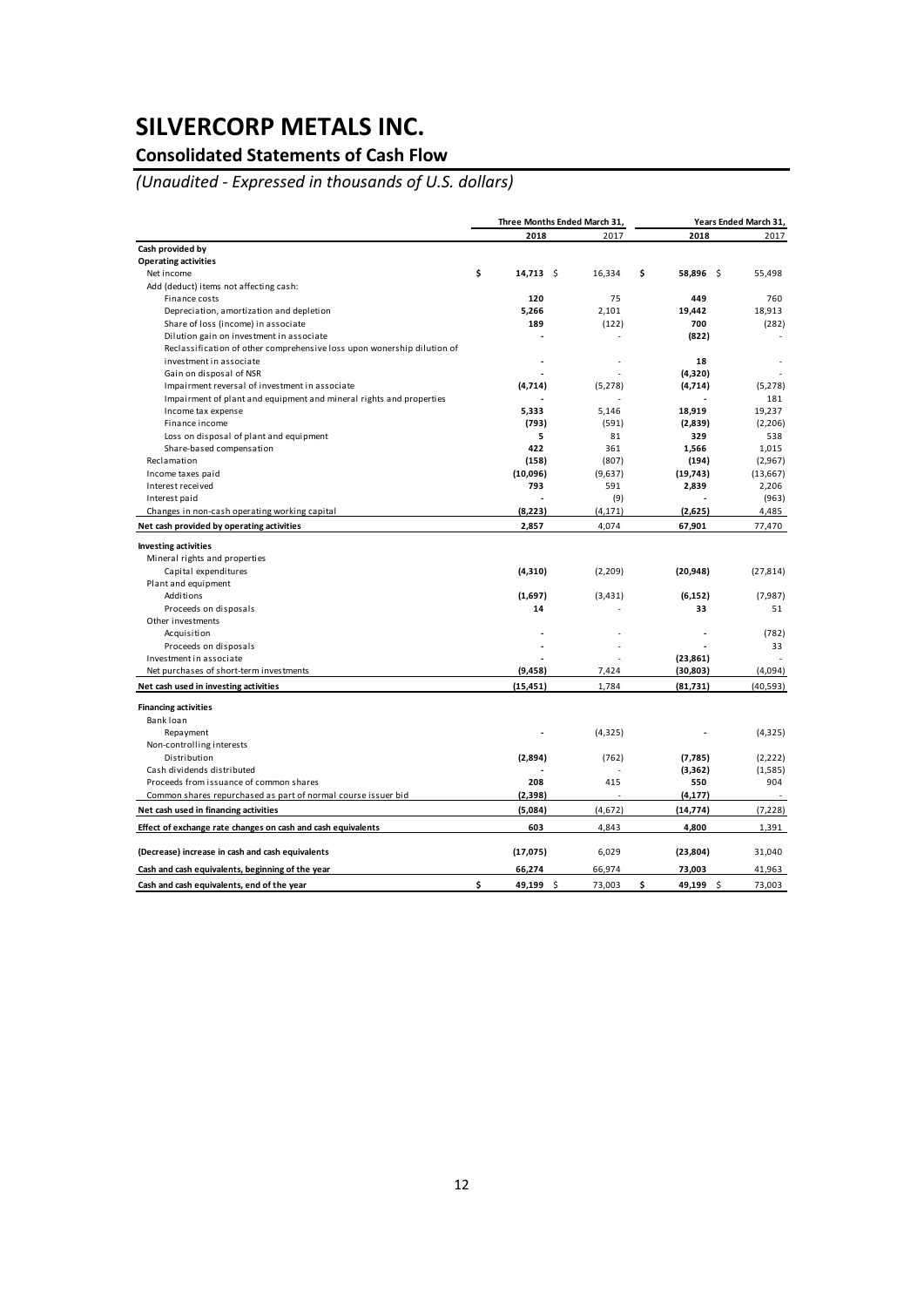## **Mining Data**

## *(Expressed in thousands of U.S. dollars, except for mining data figures)*

|                   |                                                                                                                                                  |                       | Year ended March 31, 2018 |                     |
|-------------------|--------------------------------------------------------------------------------------------------------------------------------------------------|-----------------------|---------------------------|---------------------|
|                   |                                                                                                                                                  | <b>Ying Mining</b>    |                           |                     |
|                   |                                                                                                                                                  | District <sup>1</sup> | GC <sup>2</sup>           | <b>Consolidated</b> |
|                   | <b>Production Data</b>                                                                                                                           |                       |                           |                     |
|                   | <b>Mine Data</b>                                                                                                                                 |                       |                           |                     |
|                   | Ore Mined (tonne)                                                                                                                                | 614,141               | 245,783                   | 859,924             |
|                   | Ore Milled (tonne)                                                                                                                               | 618,732               | 244,338                   | 863,070             |
|                   |                                                                                                                                                  |                       |                           |                     |
| $\ddot{}$         | Mining cost per tonne of ore mined (\$)                                                                                                          | 84.59                 | 45.73                     | 73.48               |
|                   | Cash mining cost per tonne of ore mined (\$)                                                                                                     | 61.46                 | 37.48                     | 54.60               |
|                   | Non cash mining cost per tonne of ore mined (\$)                                                                                                 | 23.13                 | 8.25                      | 18.88               |
|                   |                                                                                                                                                  |                       |                           |                     |
| $\ddot{}$         | Unit shipping costs(\$)                                                                                                                          | 4.01                  |                           | 2.87                |
| ÷                 | Milling cost per tonne of ore milled (\$)                                                                                                        | 11.71                 | 19.17                     | 13.82               |
|                   | Cash milling cost per tonne of ore milled (\$)                                                                                                   | 9.49                  | 15.72                     | 11.25               |
|                   | Non cash milling cost per tonne of ore milled (\$)                                                                                               | 2.22                  | 3.45                      | 2.57                |
|                   |                                                                                                                                                  |                       |                           |                     |
| $\ddot{}$         | <b>Average Production Cost</b>                                                                                                                   |                       |                           |                     |
|                   | Silver (\$ per ounce)                                                                                                                            | 5.93                  | 6.52                      | 6.21                |
|                   | Gold (\$ per ounce)                                                                                                                              | 443                   |                           | 475                 |
|                   | Lead (\$ per pound)                                                                                                                              | 0.43                  | 0.61                      | 0.46                |
|                   | Zinc (\$ per pound)                                                                                                                              | 0.48                  | 0.66                      | 0.50                |
|                   | Other (\$ per pound)                                                                                                                             | 0.41                  | 0.01                      | 0.02                |
|                   |                                                                                                                                                  |                       |                           |                     |
| ÷                 | Total production cost per ounce of Silver, net of by-product credits (\$)<br>Total cash cost per ounce of Silver, net of by-product credits (\$) | (1.07)                | (7.41)                    | (1.70)<br>(4.73)    |
| $\ddot{}$         |                                                                                                                                                  | (3.88)                | (12.37)                   |                     |
| $\ddot{}$         | All-in sustaining cost per ounce of Silver, net of by-product credits (\$)                                                                       | 2.04                  | (3.69)                    | 3.27                |
| $\ddot{}$         | All-in cost per ounce of Silver, net of by-product credits (\$)                                                                                  | 2.72                  | (2.88)                    | 4.01                |
|                   |                                                                                                                                                  |                       |                           |                     |
|                   | <b>Recovery Rates</b>                                                                                                                            |                       |                           |                     |
|                   | Silver (%)                                                                                                                                       | 95.7                  | 76.2                      | 93.5                |
|                   | Lead (%)                                                                                                                                         | 96.3                  | 85.4                      | 95.1                |
|                   | Zinc (%)                                                                                                                                         | 52.3                  | 81.8                      | 68.7                |
|                   | <b>Head Grades</b>                                                                                                                               |                       |                           |                     |
|                   | Silver (gram/tonne)                                                                                                                              | 305                   | 98                        | 246                 |
|                   | Lead (%)                                                                                                                                         | 4.4                   | 1.5                       | 3.6                 |
|                   | Zinc (%)                                                                                                                                         | 0.9                   | 2.8                       | 1.4                 |
|                   |                                                                                                                                                  |                       |                           |                     |
|                   | Concentrate in stock                                                                                                                             |                       |                           |                     |
|                   | Lead concentrate (tonne)                                                                                                                         | 4,050                 | 20                        | 4,070               |
|                   | Zinc concentate (tonne)                                                                                                                          | 350                   | 20                        | 370                 |
|                   |                                                                                                                                                  |                       |                           |                     |
| <b>Sales Data</b> | <b>Metal Sales</b>                                                                                                                               |                       |                           |                     |
|                   | Silver (in thousands of ounces)                                                                                                                  | 5,437                 | 603                       | 6,040               |
|                   | Gold (in thousands of ounces)                                                                                                                    | 3.1                   |                           | 3.1                 |
|                   | Lead (in thousands of pounds)                                                                                                                    | 55,180                | 6,754                     | 61,934              |
|                   | Zinc (in thousands of pounds)                                                                                                                    | 6,136                 | 13,433                    | 19,569              |
|                   | Other (in thousands of pounds)                                                                                                                   | 524                   | 16,276                    | 16,800              |
|                   |                                                                                                                                                  |                       |                           |                     |
|                   | <b>Metal Sales</b>                                                                                                                               |                       |                           |                     |
|                   | Silver (in thousands of \$)                                                                                                                      | 75,891                | 6,463                     | 82,354              |
|                   | Gold (in thousands of \$)                                                                                                                        | 3,232                 |                           | 3,232               |
|                   | Lead (in thousands of \$)                                                                                                                        | 55,488                | 6,763                     | 62,251              |
|                   | Zinc (in thousands of \$)                                                                                                                        | 7,000                 | 14,462                    | 21,462              |
|                   | Other (in thousands of \$)                                                                                                                       | 502<br>142,113        | 238<br>27,926             | 740<br>170,039      |
|                   | Average Selling Price, Net of Value Added Tax and Smelter Charges                                                                                |                       |                           |                     |
|                   | Silver (\$ per ounce)                                                                                                                            | 13.96                 | 10.72                     | 13.63               |
|                   | Gold (\$ per ounce)                                                                                                                              | 1,043                 |                           | 1,043               |
|                   | Lead (\$ per pound)                                                                                                                              | 1.01                  | 1.00                      | 1.01                |
|                   | Zinc (\$ per pound)                                                                                                                              | 1.14                  | 1.08                      | 1.10                |

1 Ying Mining District includes mines: SGX, TLP, HPG,LM, BCG and HZG.

2GC Silver recovery rate consists of 55.2% from lead concentrates and 21.0% from zinc concentrates.

2 GC Silver sold in zinc concentrates is subjected to higher smelter and refining charges which lowers the net silver selling price.<br>13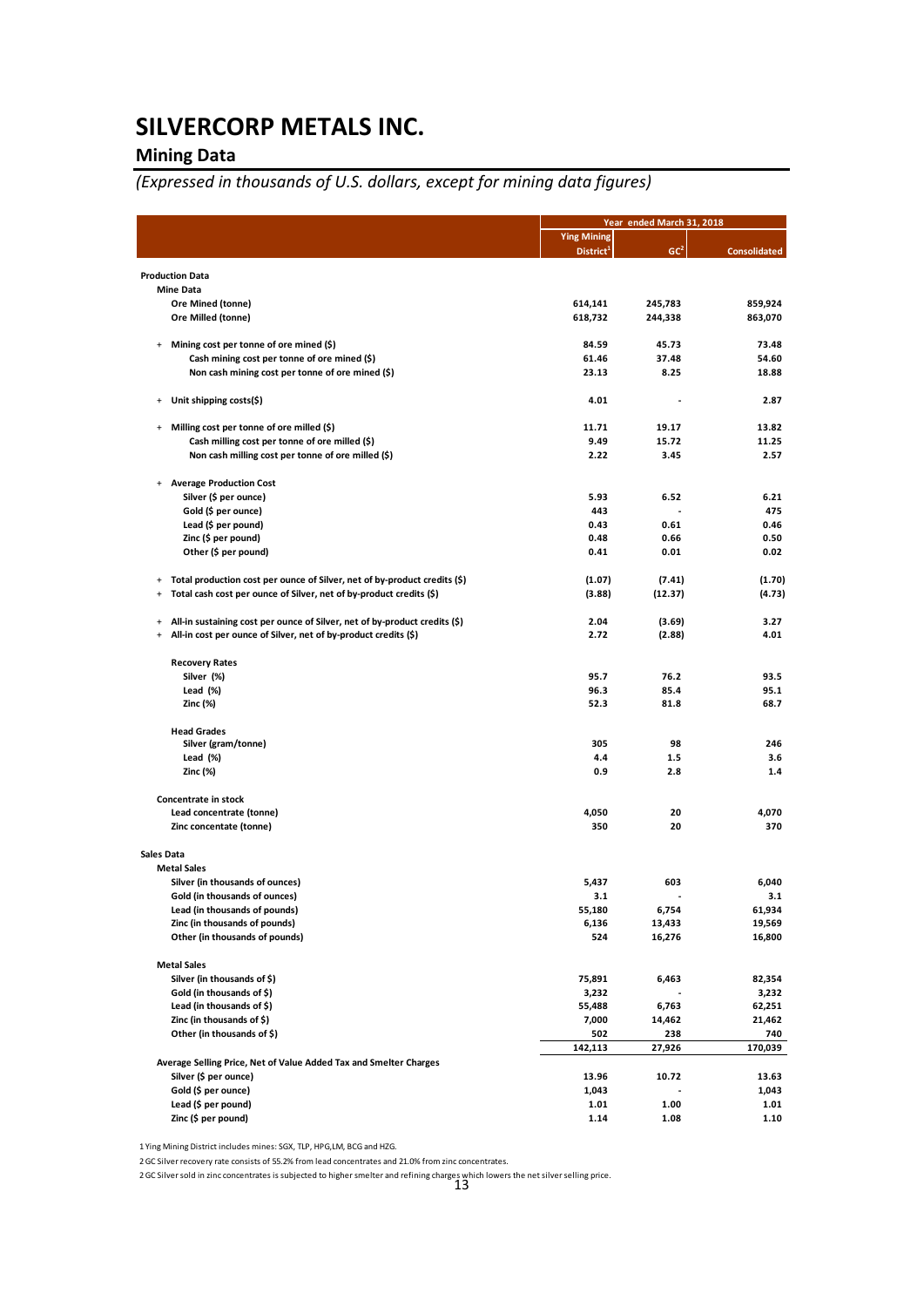### **Mining Data**

## *(Expressed in thousands of U.S. dollars, except for mining data figures)*

|                                                                                     |                                             | Year ended March 31, 2017 |                  |
|-------------------------------------------------------------------------------------|---------------------------------------------|---------------------------|------------------|
|                                                                                     | <b>Ying Mining</b><br>District <sup>1</sup> | GC <sup>2</sup>           | <b>Total</b>     |
| <b>Production Data</b>                                                              |                                             |                           |                  |
| <b>Mine Data</b>                                                                    |                                             |                           |                  |
| Ore Mined (tonne)                                                                   | 636,760                                     | 260,746                   | 897,506          |
| Ore Milled (tonne)                                                                  | 638,211                                     | 260,696                   | 898,907          |
| + Mining cost per tonne of ore mined (\$)                                           | 74.04                                       | 40.03                     | 64.16            |
| Cash mining cost per tonne of ore mined $(5)$                                       | 51.79                                       | 32.10                     | 46.07            |
| Non cash mining cost per tonne of ore mined (\$)                                    | 22.25                                       | 7.93                      | 18.09            |
| + Unit shipping costs(\$)                                                           | 3.88                                        |                           | 2.75             |
| + Milling cost per tonne of ore milled (\$)                                         | 11.26                                       | 17.40                     | 13.04            |
| Cash milling cost per tonne of ore milled (\$)                                      | 9.03                                        | 14.35                     | 10.57            |
| Non cash milling cost per tonne of ore milled (\$)                                  | 2.23                                        | 3.05                      | 2.47             |
| + Average Production Cost                                                           |                                             |                           |                  |
| Silver (\$ per ounce)                                                               | 5.71                                        | 6.98                      | 6.03             |
| Gold (\$ per ounce)                                                                 | 410                                         |                           | 443              |
| Lead $(5$ per pound)                                                                | 0.33                                        | 0.50                      | 0.35             |
| <b>Zinc</b> (\$ per pound)                                                          | 0.30                                        | 0.47                      | 0.32             |
| Other $(\xi$ per pound)                                                             |                                             | 0.03                      | 0.02             |
| Total production cost per ounce of Silver, net of by-product credits (\$)<br>$^{+}$ | (0.23)                                      | (1.86)                    | (0.37)           |
| Total cash cost per ounce of Silver, net of by-product credits (\$)<br>$+$          | (2.76)                                      | (6.64)                    | (3.09)           |
| All-in sustaining cost per ounce of Silver, net of by-product credits (\$)          | 2.61                                        | 0.20                      | 3.82             |
| + All-in cost per ounce of Silver, net of by-product credits (\$)                   | 3.18                                        | 0.80                      | 4.40             |
| <b>Recovery Rates</b>                                                               |                                             |                           |                  |
| Silver (%)                                                                          | 95.5                                        | 75.7                      | 93.2             |
| Lead $(%)$                                                                          | 96.5                                        | 85.7                      | 95.3             |
| Zinc $(%)$                                                                          | 46.0                                        | 84.7                      | 67.2             |
| <b>Head Grades</b>                                                                  |                                             |                           |                  |
| Silver (gram/tonne)                                                                 | 303                                         | 94                        | 242              |
| Lead $(%)$                                                                          | 4.7                                         | 1.4                       | 3.7              |
| Zinc $(%)$                                                                          | 1.0                                         | 2.8                       | 1.5              |
| Concentrate in stock                                                                |                                             |                           |                  |
| Lead concentrate (tonne)                                                            | 2,293                                       | 198                       | 2,491            |
| Zinc concentate (tonne)                                                             | 480                                         | 1,503                     | 1,983            |
| Sales Data                                                                          |                                             |                           |                  |
| <b>Metal Sales</b>                                                                  |                                             |                           |                  |
| Silver (in thousands of ounces)                                                     | 5,930                                       | 564                       | 6,494            |
| Gold (in thousands of ounces)                                                       | 3.3                                         |                           | 3.3              |
| Lead (in thousands of pounds)                                                       | 63,418<br>5,848                             | 7,055                     | 70,473<br>18,294 |
| Zinc (in thousands of pounds)<br>Other (in thousands of pound)                      |                                             | 12,446<br>12,025          | 12,025           |
|                                                                                     |                                             |                           |                  |
| <b>Metal Sales</b><br><b>Silver</b> (in thousands of $\zeta$ )                      | 83,606                                      | 5,950                     | 89,556           |
| Gold (in thousands of $\zeta$ )                                                     | 3,344                                       |                           | 3,344            |
| <b>Lead</b> (in thousands of $\zeta$ )                                              | 51,479                                      | 5,373                     | 56,852           |
| <b>Zinc</b> (in thousands of $\zeta$ )                                              | 4,332                                       | 8,909                     | 13,241           |
| Other (in thousands of $\zeta$ )                                                    |                                             | 478                       | 478              |
| Average Selling Price, Net of Value Added Tax and Smelter Charges                   | 142,761                                     | 20,710                    | 163,471          |
| Silver $(\xi$ per ounce)                                                            | 14.10                                       | 10.55                     | 13.79            |
| Gold (\$ per ounce)                                                                 | 1,013                                       |                           | 1,013            |
| Lead $(5$ per pound)                                                                | 0.81                                        | 0.76                      | 0.81             |
| Zinc (\$ per pound)                                                                 | 0.74                                        | 0.72                      | 0.72             |

<sup>1</sup> Ying Mining District includes mines: SGX, TLP, HPG,LM, BCG and HZG.

 $2$  GC Silver recovery rate consists of 53.7% from lead concentrates and 21.9% from zinc concentrates.

<sup>2</sup> GC Silver sold in zinc concentrates is subjected to higher smelter and refining charges which lower the net silver selling price.

+ Mineral resouces tax was excluded from production costs, but presented as a separate line item on the consolidated statements of income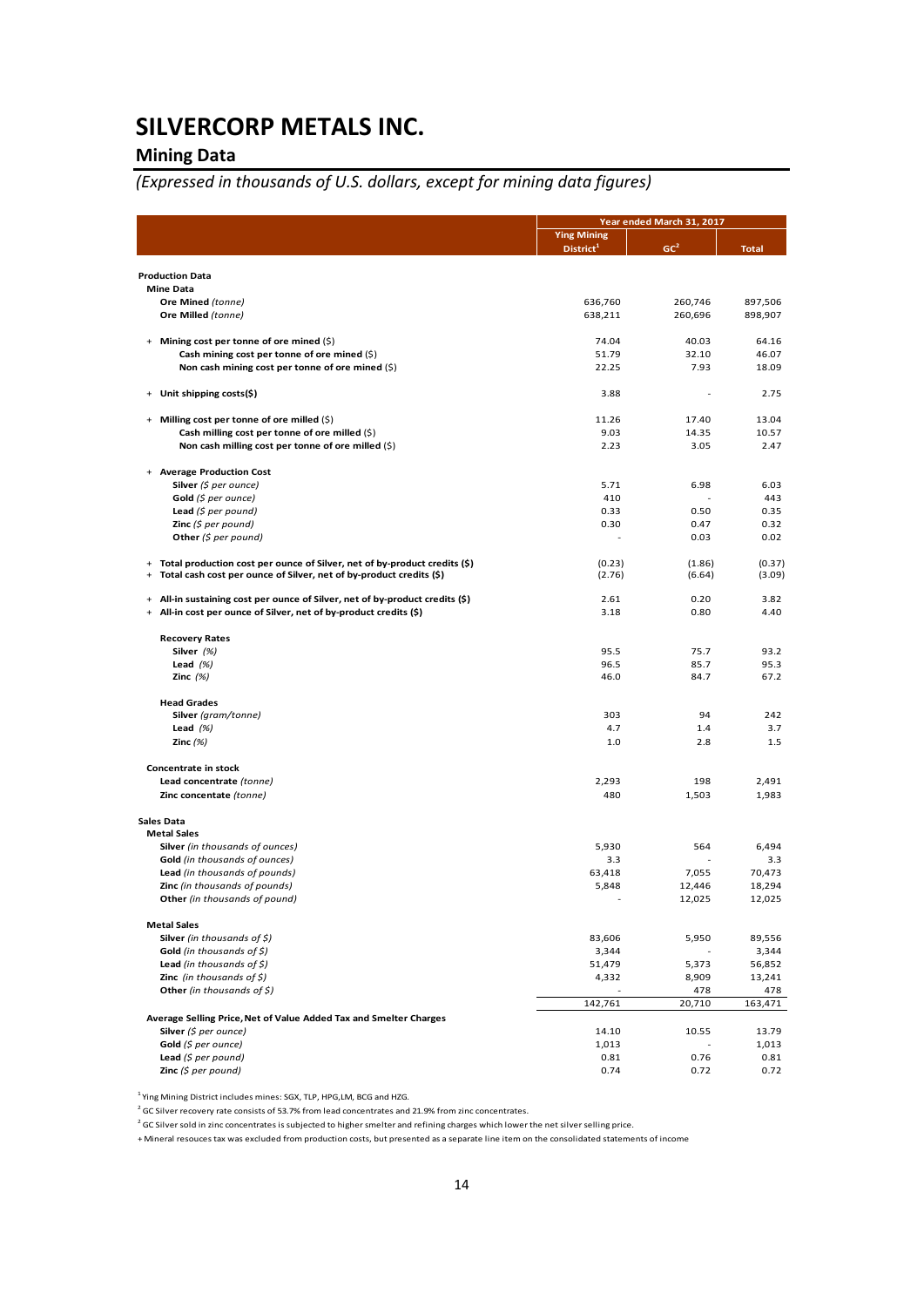### **Mining Data**

 $\overline{\phantom{a}}$ 

## *(Expressed in thousands of U.S. dollars, except for mining data figures)*

|                                                                                                               |                                   | Three months ended March 31, 2018 |              |  |  |
|---------------------------------------------------------------------------------------------------------------|-----------------------------------|-----------------------------------|--------------|--|--|
|                                                                                                               | Ying Mining District <sup>1</sup> | GC <sup>2</sup>                   | <b>Total</b> |  |  |
| <b>Production Data</b>                                                                                        |                                   |                                   |              |  |  |
| <b>Mine Data</b>                                                                                              |                                   |                                   |              |  |  |
| Ore Mined (tonne)                                                                                             | 113,820                           | 29,442                            | 143,262      |  |  |
| Ore Milled (tonne)                                                                                            | 112,285                           | 26,252                            | 138,537      |  |  |
|                                                                                                               |                                   |                                   |              |  |  |
| Mining cost per tonne of ore mined (\$)<br>$\ddot{}$                                                          | 92.81                             | 57.47                             | 85.55        |  |  |
| Cash mining cost per tonne of ore mined (\$)                                                                  | 65.88                             | 45.92                             | 61.78        |  |  |
| Non cash mining cost per tonne of ore mined (\$)                                                              | 26.93                             | 11.55                             | 23.77        |  |  |
| Unit shipping costs(\$)<br>$\begin{array}{c} + \end{array}$                                                   | 4.37                              |                                   | 3.46         |  |  |
| Milling cost per tonne of ore milled (\$)<br>$\ddot{}$                                                        | 15.80                             | 33.41                             | 19.14        |  |  |
| Cash milling cost per tonne of ore milled (\$)                                                                | 12.59                             | 25.07                             | 14.96        |  |  |
| Non cash milling cost per tonne of ore milled (\$)                                                            | 3.21                              | 8.34                              | 4.18         |  |  |
|                                                                                                               |                                   |                                   |              |  |  |
| <b>Average Production Cost</b><br>$\ddot{}$<br>Silver (\$ per ounce)                                          | 6.56                              | 7.92                              | 6.79         |  |  |
|                                                                                                               |                                   |                                   |              |  |  |
| Gold (\$ per ounce)                                                                                           | 509<br>0.49                       | 0.81                              | 532<br>0.52  |  |  |
| Lead (\$ per pound)                                                                                           |                                   |                                   |              |  |  |
| Zinc (\$ per pound)                                                                                           | 0.57                              | 0.89                              | 0.61         |  |  |
| Other (\$ per pound)                                                                                          | ٠                                 | 0.03                              | 0.06         |  |  |
| Total production cost per ounce of Silver, net of by-product credits (\$)<br>$\begin{array}{c} + \end{array}$ | (0.04)                            | (5.73)                            | (0.30)       |  |  |
| Total cash cost per ounce of Silver, net of by-product credits (\$)<br>$\begin{array}{c} + \end{array}$       | (3.41)                            | (13.95)                           | (3.89)       |  |  |
|                                                                                                               |                                   |                                   |              |  |  |
| All-in sustaining cost per ounce of Silver, net of by-product credits (\$)<br>$\ddot{}$                       | 1.39                              | (4.57)                            | 3.04         |  |  |
| All-in cost per ounce of Silver, net of by-product credits (\$)<br>$\ddot{}$                                  | 2.81                              | 2.62                              | 4.91         |  |  |
| <b>Recovery Rates</b>                                                                                         |                                   |                                   |              |  |  |
| Silver (%)                                                                                                    | 95.9                              | 76.3                              | 94.6         |  |  |
| Lead $(% )$                                                                                                   | 96.5                              | 87.5                              | 95.9         |  |  |
| Zinc (%)                                                                                                      | 54.5                              | 85.7                              | 67.6         |  |  |
| <b>Head Grades</b>                                                                                            |                                   |                                   |              |  |  |
| Silver (gram/tonne)                                                                                           | 309                               | 96                                | 269          |  |  |
| Lead $(% )$                                                                                                   | 4.3                               | 1.3                               | 3.8          |  |  |
| Zinc (%)                                                                                                      | 1.0                               | 2.9                               | 1.3          |  |  |
|                                                                                                               |                                   |                                   |              |  |  |
| Concentrate in stock                                                                                          |                                   |                                   |              |  |  |
| Lead concentrate (tonne)                                                                                      | 4,050                             | 20                                | 4,070        |  |  |
| Zinc concentate (tonne)                                                                                       | 350                               | 20                                | 370          |  |  |
| <b>Sales Data</b>                                                                                             |                                   |                                   |              |  |  |
| <b>Metal Sales</b>                                                                                            |                                   |                                   |              |  |  |
| Silver (in thousands of ounces)                                                                               | 1,319                             | 63                                | 1,382        |  |  |
| Gold (in thousands of ounces)                                                                                 | 0.7                               |                                   | 0.7          |  |  |
| Lead (in thousands of pounds)                                                                                 | 12,649                            | 688                               | 13,337       |  |  |
| Zinc (in thousands of pounds)                                                                                 | 1,106                             | 1,479                             | 2,585        |  |  |
| <b>Metal Sales</b>                                                                                            |                                   |                                   |              |  |  |
| Silver (in thousands of \$)                                                                                   | 19,041                            | 728                               | 19,769       |  |  |
| Gold (in thousands of \$)                                                                                     | 784                               |                                   | 784          |  |  |
| Lead (in thousands of \$)                                                                                     | 13,760                            | 815                               | 14,575       |  |  |
| Zinc (in thousands of \$)                                                                                     | 1,396                             | 1,914                             | 3,310        |  |  |
| Other (in thousands of \$)                                                                                    | 7                                 | 4                                 | 11           |  |  |
|                                                                                                               | 34,988                            | 3,461                             | 38,449       |  |  |
| Average Selling Price, Net of Value Added Tax and Smelter Charges                                             |                                   |                                   |              |  |  |
| Silver (\$ per ounce)                                                                                         | 14.44                             | 11.56                             | 14.30        |  |  |
| Gold (\$ per ounce)                                                                                           | 1,120                             |                                   | 1,120        |  |  |
| Lead (\$ per pound)                                                                                           | 1.09                              | 1.18                              | 1.09         |  |  |
| Zinc (\$ per pound)                                                                                           | 1.26                              | 1.29                              | 1.28         |  |  |

1 Ying Mining District includes mines: SGX, TLP, HPG,LM, BCG and HZG.

2 GC Silver recovery rate consists of 53.1% from lead concentrates and 23.2% from zinc concentrates.

2 GC Silver sold in zinc concentrates is subjected to higher smelter and refining charges which lower the net silver selling price.